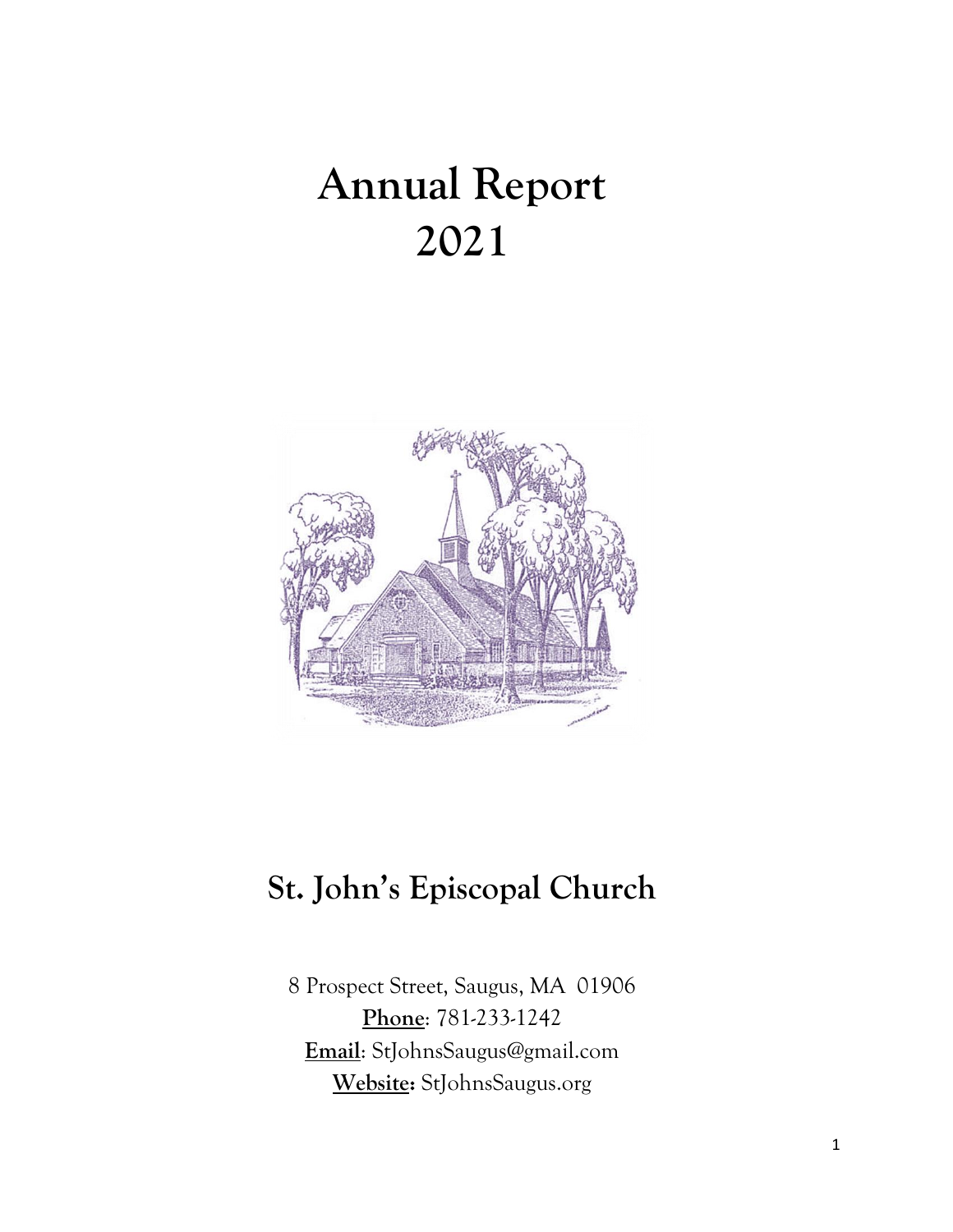### **Annual Meeting** Sunday, February 6<sup>th</sup>, 2022 11:30am

### **ANNUAL MEETING AGENDA**

| <b>Opening Prayer</b>                                           | The Rev. John Beach                     |
|-----------------------------------------------------------------|-----------------------------------------|
| Call to Order and Opening Remarks                               | The Rev. John Beach                     |
| Declaration of a Quorum                                         |                                         |
| Re-approval of the By-Laws of the Parish                        |                                         |
| Acceptance of Minutes from 2021 Annual Meeting                  |                                         |
| Acknowledgements                                                |                                         |
| Introduction of 2021 Vestry Members and Officers                |                                         |
| Intro. of Nominations for Delegates to 2022 Diocesan Convention | $\boldsymbol{\zeta} \boldsymbol{\zeta}$ |
| Election of Vestry and Delegates to Diocesan Convention         | (see form insert)                       |
| Priest-in-Charge Report                                         | The Rev. John Beach                     |
| Senior Warden Report                                            | Daniel Casey                            |
| Junior Warden Report                                            | William St. Clair                       |
| <b>Treasurer Report</b>                                         | Phil Littlehale                         |
| Presentation of 2022 Operating Budget                           |                                         |
| Adoption of the 2022 Operating Budget                           |                                         |
| Overview of Other Reports                                       | The Rev. John Beach                     |
| Response to Other Printed Reports                               |                                         |
| Commissioning of 2022 Vestry and Officers                       |                                         |
| Other Business                                                  |                                         |
| Closing Prayer and Adjournment                                  | The Rev. John Beach                     |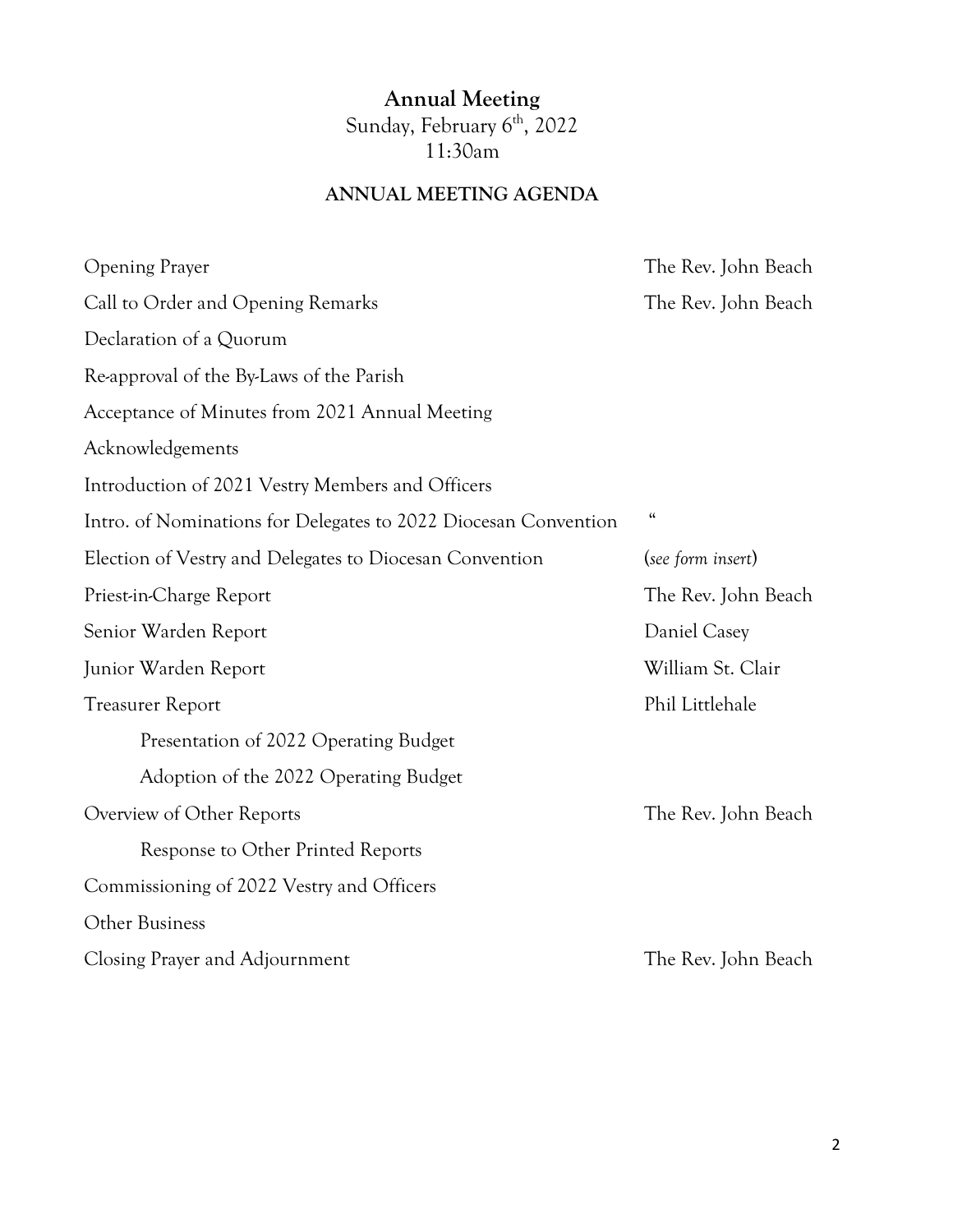### **CONTENTS OF 2021 ANNUAL REPORT**

|                                                                                                                                                                                                                                             |    | $\overline{4}$ |
|---------------------------------------------------------------------------------------------------------------------------------------------------------------------------------------------------------------------------------------------|----|----------------|
| Baptisms, Confirmations, Burials, and Marriages                                                                                                                                                                                             |    |                |
|                                                                                                                                                                                                                                             |    |                |
|                                                                                                                                                                                                                                             |    | 10-12          |
|                                                                                                                                                                                                                                             |    |                |
|                                                                                                                                                                                                                                             |    |                |
| <b>Section 6</b> Programs, Ministries, and Parish Events                                                                                                                                                                                    |    |                |
| Church School and Youth Group                                                                                                                                                                                                               |    |                |
| Streaming - T.J. Martin                                                                                                                                                                                                                     |    | 15-16          |
| Saugus United Parish Food Pantry - Angela Grabowski<br>8:00a.m. Outreach Committee - Donna Manoogian<br>Rev. Roger E. Nelson & Dotsie Nelson Scholarship - Rose Holt<br>Every Child Deserves a Smile & Community Outreach - Jeanne Seaboyer |    | 17-18          |
|                                                                                                                                                                                                                                             |    | 18-20          |
| Parish Events:<br>Country Fair & Roast Beef Dinner - Donna Manoogian<br>Lobster Roll Sale - T.J. Martin<br>Plant Sales - Jeanne Seaboyer                                                                                                    |    |                |
| Altar Guild - Julia Aston<br>Flower Memorials - Sandy St. Clair<br>Candle Memorials - Sandy St. Clair<br>Music Program - Stephen Sikorski                                                                                                   |    | 20-22          |
| Section 7<br>Stewardship Report - Julia Aston<br>Memorial Fund Gifts - Angela Grabowski                                                                                                                                                     |    |                |
| 2021 Financial Reports:                                                                                                                                                                                                                     |    |                |
|                                                                                                                                                                                                                                             | 24 |                |
|                                                                                                                                                                                                                                             | 25 |                |
|                                                                                                                                                                                                                                             | 26 |                |
|                                                                                                                                                                                                                                             | 27 |                |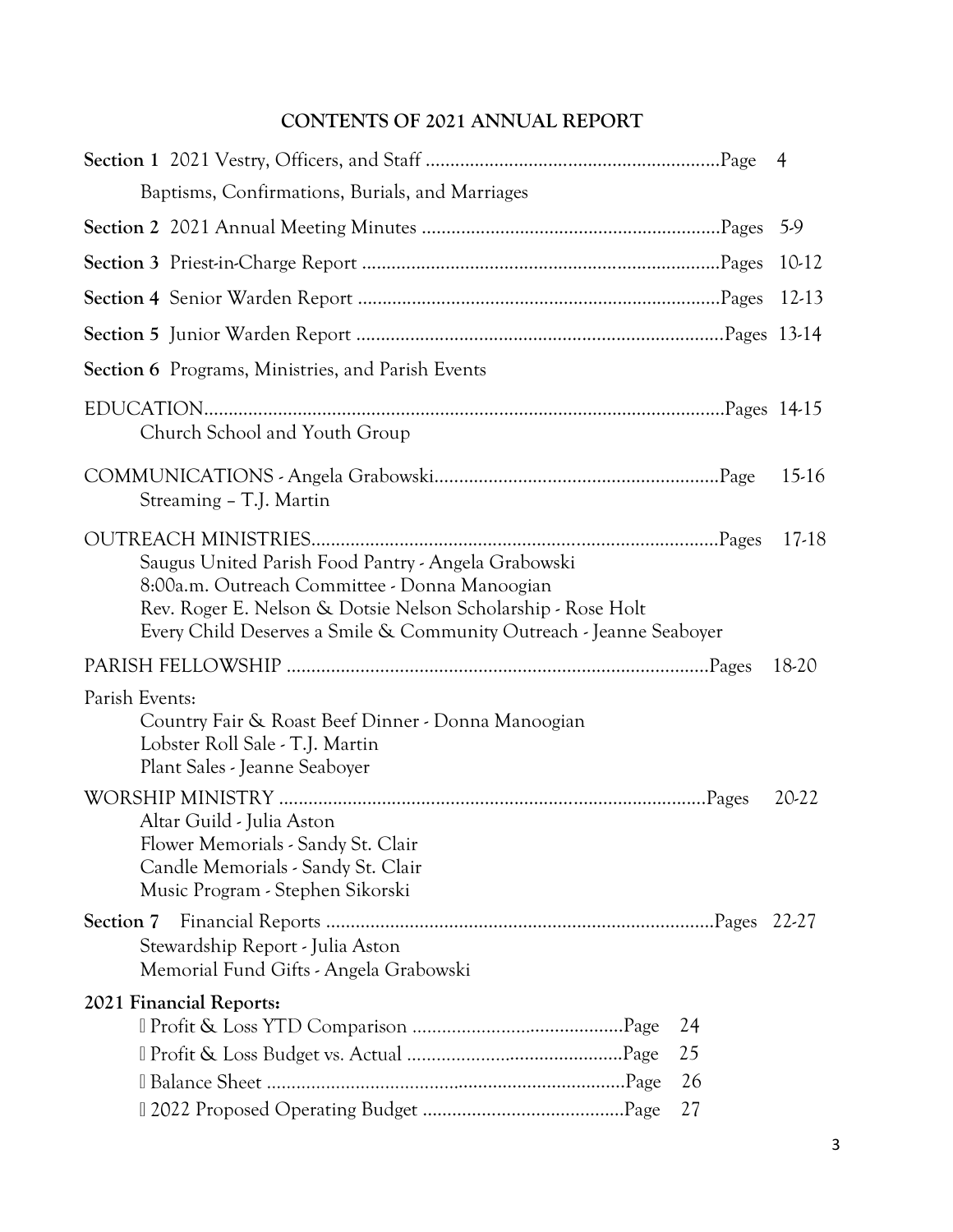#### **Section 1**

The Officers, Vestry, and Staff of St. John's Episcopal Church, 2021

#### **Clergy & Officers:**

 The Rev. John Beach, Priest-in-Charge Daniel Casey, Senior Warden William St. Clair, Junior Warden Phil Littlehale, Treasurer Paul Felci, Asst. Treasurer Brenda Caggiano, Clerk of the Vestry

#### **Vestry: Staff:**

| Rose Holt (2022)         | Stephen Belyea, Verger                  |
|--------------------------|-----------------------------------------|
| Duana 'Dee' LeMay (2024) | Stephen Sikorski, Music Director        |
| Donna Manoogian (2024)   | Angela Grabowski, Parish Administrator  |
| Samantha Martin (2022)   | William Bidmead, Sr., Sexton (per diem) |
| Kristina Palazzo (2023)  |                                         |
| Sandy St. Clair (2021)   |                                         |
| Kenneth Webber (2023)    |                                         |
|                          |                                         |

**~ ~ ~ ~ ~ ~ ~ ~ ~ ~ ~ ~ ~ ~ ~ ~~ ~ ~ ~ ~ ~ ~ ~ ~**

| Baptism(s)                        | Confirmations, Receptions, and Renewals |  |
|-----------------------------------|-----------------------------------------|--|
| Peyton Snyder                     | N/A                                     |  |
| Burial(s)                         | Marriage(s)                             |  |
| Kevin A. Lancaster (Mem. Service) | N/A                                     |  |
| Annelies E. Caggiano              |                                         |  |
| Richard A. Lovett                 |                                         |  |
| Shane B. Maxwell (Mem. Service)   |                                         |  |
| Marc R. Tuxbury                   |                                         |  |
| Brian S. Cann, Sr.                |                                         |  |
| Gerard E. Smith                   |                                         |  |
| Shirley A. Horne                  |                                         |  |
|                                   |                                         |  |

 **~ ~ ~ ~ ~ ~ ~ ~ ~ ~ ~ ~ ~ ~ ~ ~ ~ ~ ~ ~ ~ ~ ~ ~ ~ ~ ~ ~ ~ ~**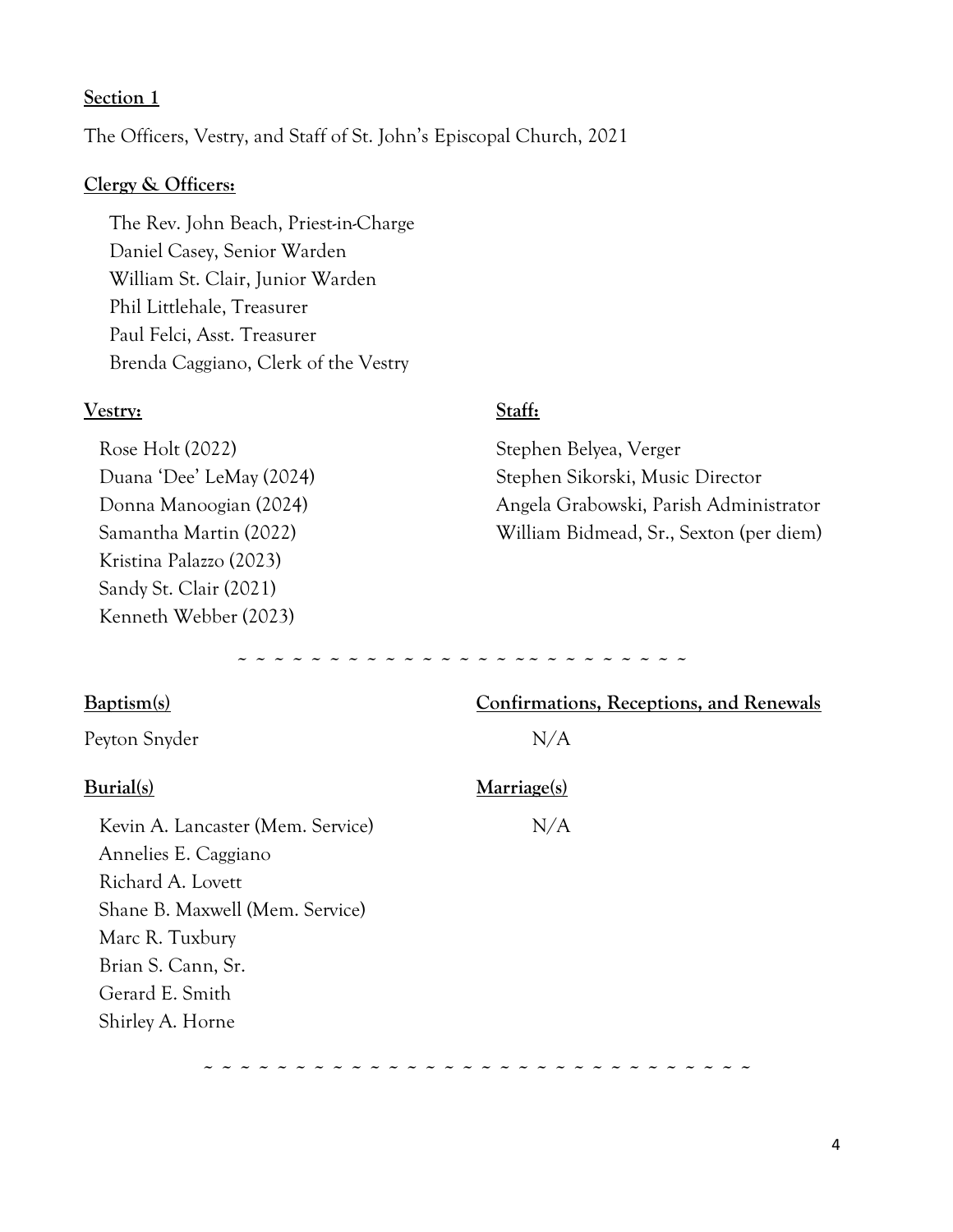#### **Section 2**

#### **Annual Meeting Minutes ~ February**

The Rev. John Beach called the meeting to order and opened the meeting with a prayer at approximately 11:40.

#### **Declaration of a Quorum:** A quorum was declared by Rev. John Beach.

Attendance was taken as this was a virtual meeting via Zoom (thank you Julia):

The Rev. John Beach Julia Aston Stephen & Nancy Belyea Denise Beneteau Brenda Caggiano Dan Casey Betty Couture Debbie Cox Jeannine Cutter Paul Felci Rose Holt Doris Kelly Dee LeMay Elizabeth & Phil Littlehale Donna Manoogian T.J. Martin Sandy & Ray Mears Kristina Palazzo Peggy Gibbs Jeanne Seaboyer Diana White Bill & Sandy St. Clair Jeanne Seaboyer Jane Selvitella Jenna & Oly Sharwood L. Smith from Diocese Steven White Fritz White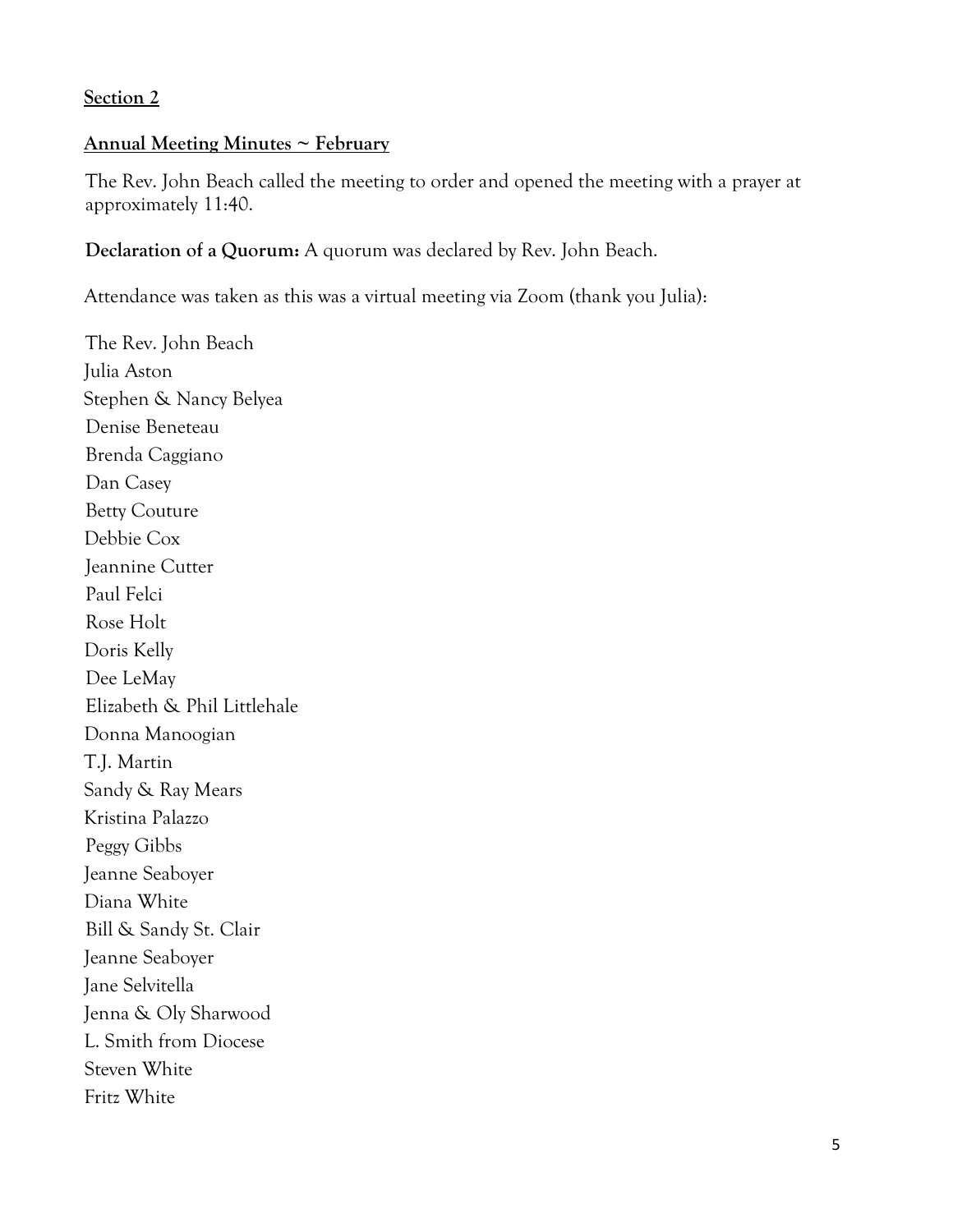**Re-approval of the By-Laws of the Parish:** T.J. Martin reviewed the by-law updates that were made over the past year and requested a motion to approve. Phil Littlehale made a motion to accept which was seconded by Bill St. Clair. Re-approval of the by-laws was accepted by all present.

#### **Minutes from the 2020 Annual Meeting:**

The minutes for the 2020 Annual Meeting were reviewed by the parish members present. Donna Manoogian made a motion to accept the minutes, and the motion was seconded by Sandy St. Clair. The minutes were accepted as written.

#### **Acknowledgements:**

T.J. Martin thanked Angela Grabowski for shepherding us through this unusual year. He also thanked those moving off of vestry (Diana, Sandy, Bill and Dale) and those moving into new positions (Dan and Bill).

#### **Nomination of 2021 Vestry Officers:**

Dan Casey – Senior Warden - 2022 Bill St. Clair – Junior Warden – 2022 Philip Littlehale – Treasurer Brenda Caggiano – Clerk – 2022 Paul Felci – Assistant Treasurer

#### **Nomination of 2021 Vestry Members:**

Rose Holt – 2022 Sandy St. Clair - 2022 Kristina Palazzo – 2023 Samantha Martin – 2022 Kenneth Webber – 2023 Donna Manoogian – 2024 Duana 'Dee' LeMay - 2024

#### **Nomination of Delegates to the Episcopal City Mission 2021:** Rose Holt

#### **Nominations of Delegates to the Diocesan Convention 2021:**

Steve White Stephen Belyea Jeannine Cutter (as alternate)

## **Nominations for Representatives to the North Shore Deanery 2021:**

Rose Holt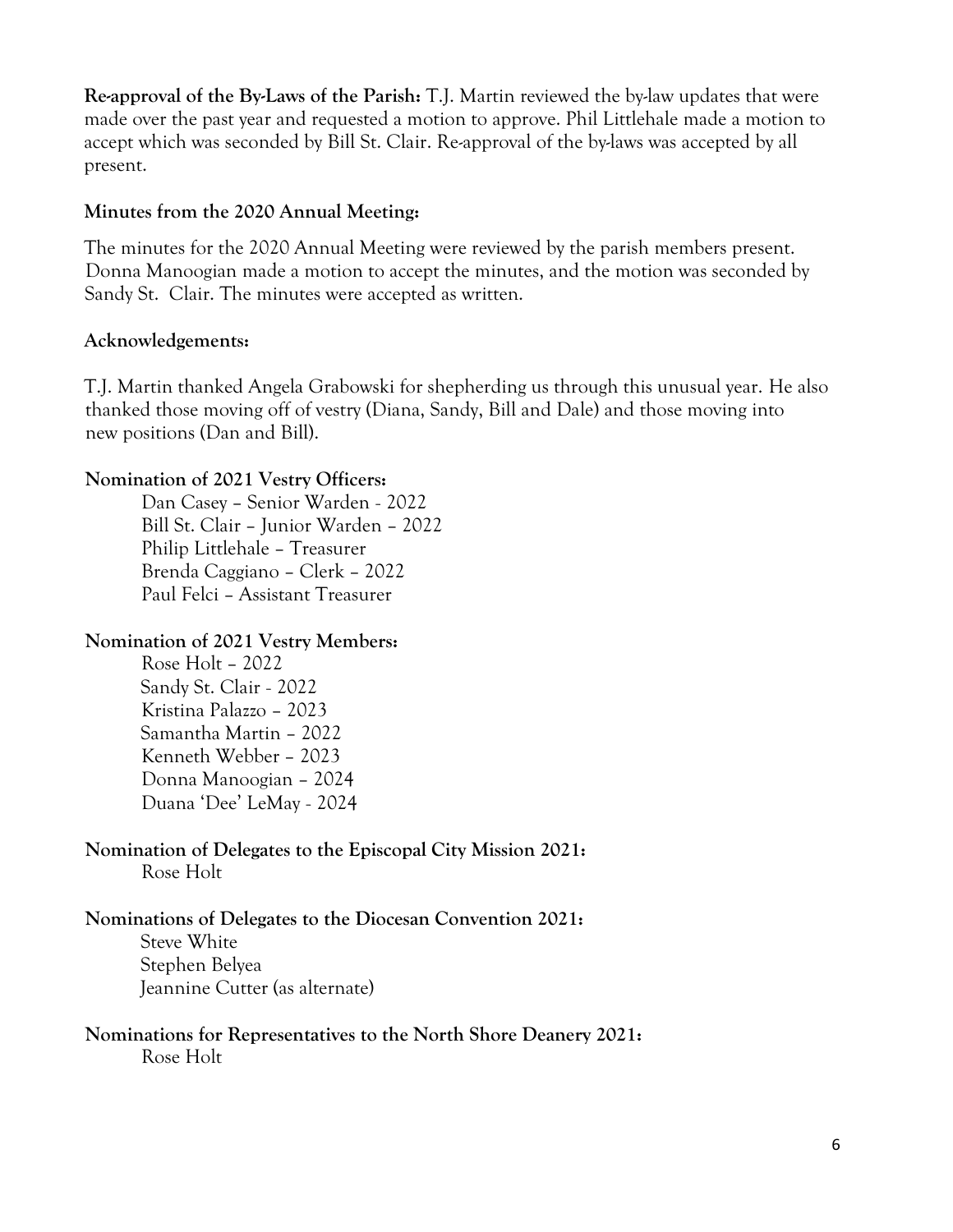A motion was made T.J. Martin to accept the 2021 Vestry Officers, Vestry, delegates to the Diocesan Convention, delegates to the North Shore Deanery, and delegates to the Episcopal City Mission. The motion was seconded by Phil Littlehale and the parish voted to elect all nominees.

#### **Priest-in-Charge Report: (refer to Section 3 of the Annual Report)**

Rev. John Beach began his report with reference to *How the Grinch stole Christmas* as his inspiration about a community's hope and joy. He also thanked numerous people and committees for the endless efforts, Vestry members – those that are leaving having served during strange times. (There are many details so please refer to Section 3, pages 8-11 of the Annual Report.)

#### **Senior Warden's Report: (refer to Section 4 of the Annual Report for more detail)**

T.J. Martin reviewed our year of finding ways to keep moving forward.

Rev. John was a great blessing to join us during time of change, jumping in and staying connected with community.

Many thanks to all and the accomplishments during these unusual times and what we continue to accomplish considering our limitations. He also offered his guidance to the next Senior Warden. He also thanked Angela Grabowski, Lynn Smith of the Diocese and those rolling off of Vestry.

#### **Junior Warden's Report: (refer to Section 5 of the Annual Report for more detail)**

Dan Casey presented his 2020 report with many thanks to parish members for their continued support.

Accomplishments for 2020:

Cat 4 cable (Fritz) Veggie Garden Drop Box – hard goods for those in need New Signage Steeple repair Lighting Not in the report was the shed, the resurfaced Prospect St. entrance, and the possibility of Sunday service using Cable TV of Saugus for remote services AND huge thanks to T.J.!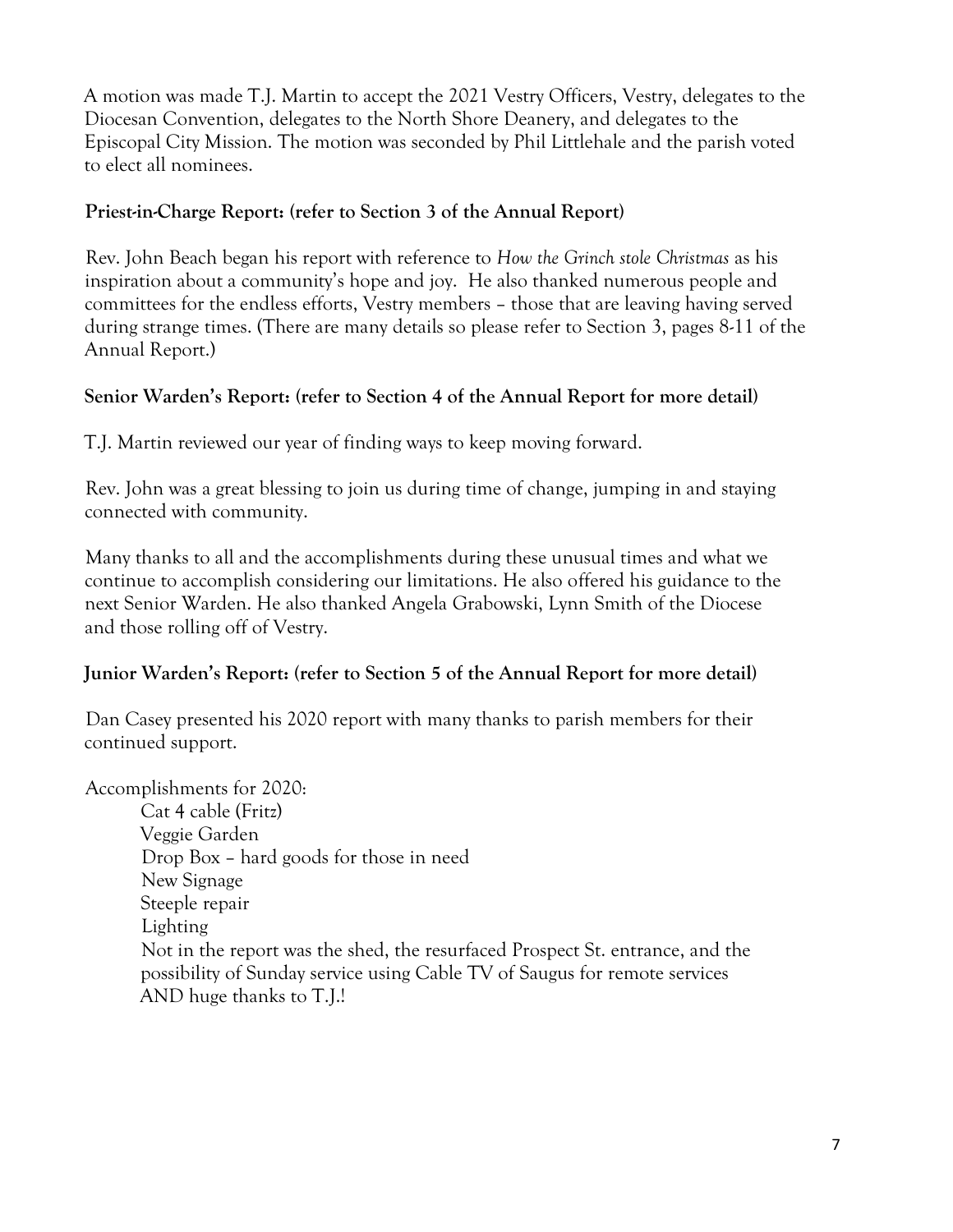### **Other Reports: (refer to Section 6 of the Annual Report for details)**

#### **Education, Communications and Parish Events:**

Rev. John thanked all for their continuous efforts regardless of Covid.

Julia reported on the stewardship campaign having 6 new pledges and 22 having increased their pledges! Our goal was 86k but reached over 91k!

Steve Belyea also thanked T.J. for running the Zoom services and all activities. He will coordinate future hosts in his verger role.

Reports in this section included:

- Church & Youth Group
- Debbie Cox continued to send our care packages to children in the absence of Sunday School.
- Communications
- Outreach Ministries
- Saugus Food Pantry
- Episcopal City Mission
- Outreach Committee (8am)
- Rev. Roger and Dotsie Nelson Scholarship will be renamed the Nelson Scholarship Fund. This years' recipient was Eliana Coppola.
- Every Child Deserves a Smile (ECDS) Jeanne thanked everyone
- Community Outreach
	- \* 30-Hour Famine
	- \* St. John's Red Bags Project
	- \* Operation Christmas Child
- Poinsettia & Wreath Sale
- Saugus Fire Dept. Toy and Gift Cards
- Parish Fellowship
	- \* Online Country Fair & the 'To Go' Roast Beef Dinner
	- \* Lobster Roll Sales
	- Worship Ministries
		- \* Altar Guild
		- \* Flower Memorials
		- \* Candle Memorials
		- \* Advent Wreath
		- \* Music Program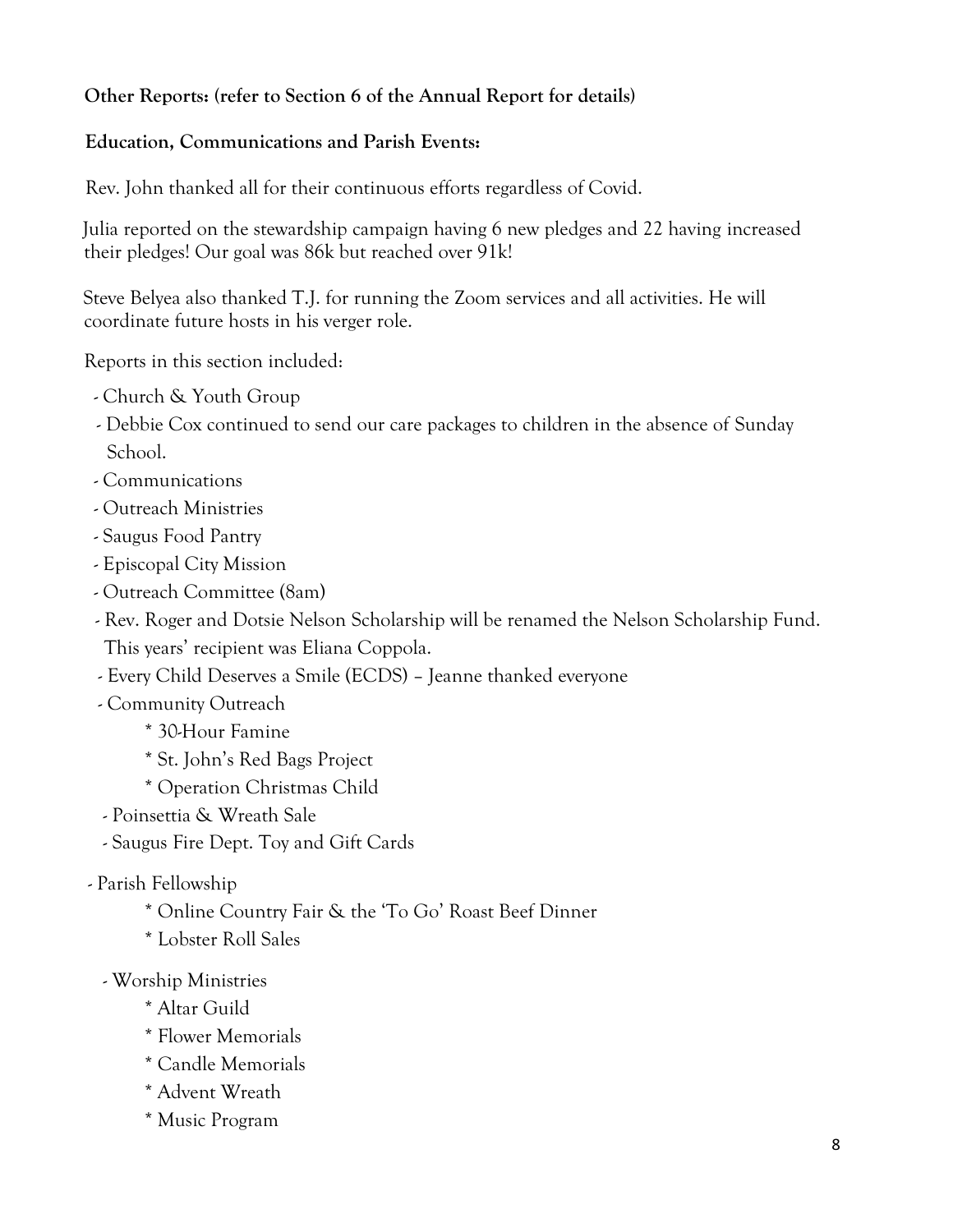#### **Financial Reports:**

Treasury Report – 2020

Phil Littlehale presented the treasury report. St. John's is in the black with a surplus of 15K.

Operating results:

- Interest & Dividends (up)
- Fundraising (down)
- Pledges up
- Rent down
- Expenses down (no subcommittees)
- Sold some investments

He also reviewed the balance sheets which displays we are financially able to ride out the Covid storm.

Fiscal 2021 Budget – Phil continued with review of the budget

- Don't know how long Covid will impact
- Expect 46k deficit (worst case scenario). Vestry does plan to revisit in June with Phil and Paul.
- Also thanked Paul and Davina for their work

There was discussion around comparing actual to budget and what do we have for a plan to address the anticipated deficit. (Fritz's question).

There was also discussion around TrueVine and getting new renters. Rev. John has been in touch with Ed Cordoza from the Diocese about creative space use. (Still there are COVID restrictions.)

T.J. Martin made a motion to accept the 2021 Budget. Sandy St. Clair seconded the motion and the motion was passed.

#### **Other:**

Rev. John performed Commissioning and blessing of the 2021 Vestry and Officers. (Normally we do this in the following Sunday service)

Rev. John ended the meeting with a closing blessing. Meeting adjourned at 12:38 pm.

Respectfully submitted, Brenda Caggiano, Clerk

~ ~ ~ ~ ~ ~ ~ ~ ~ ~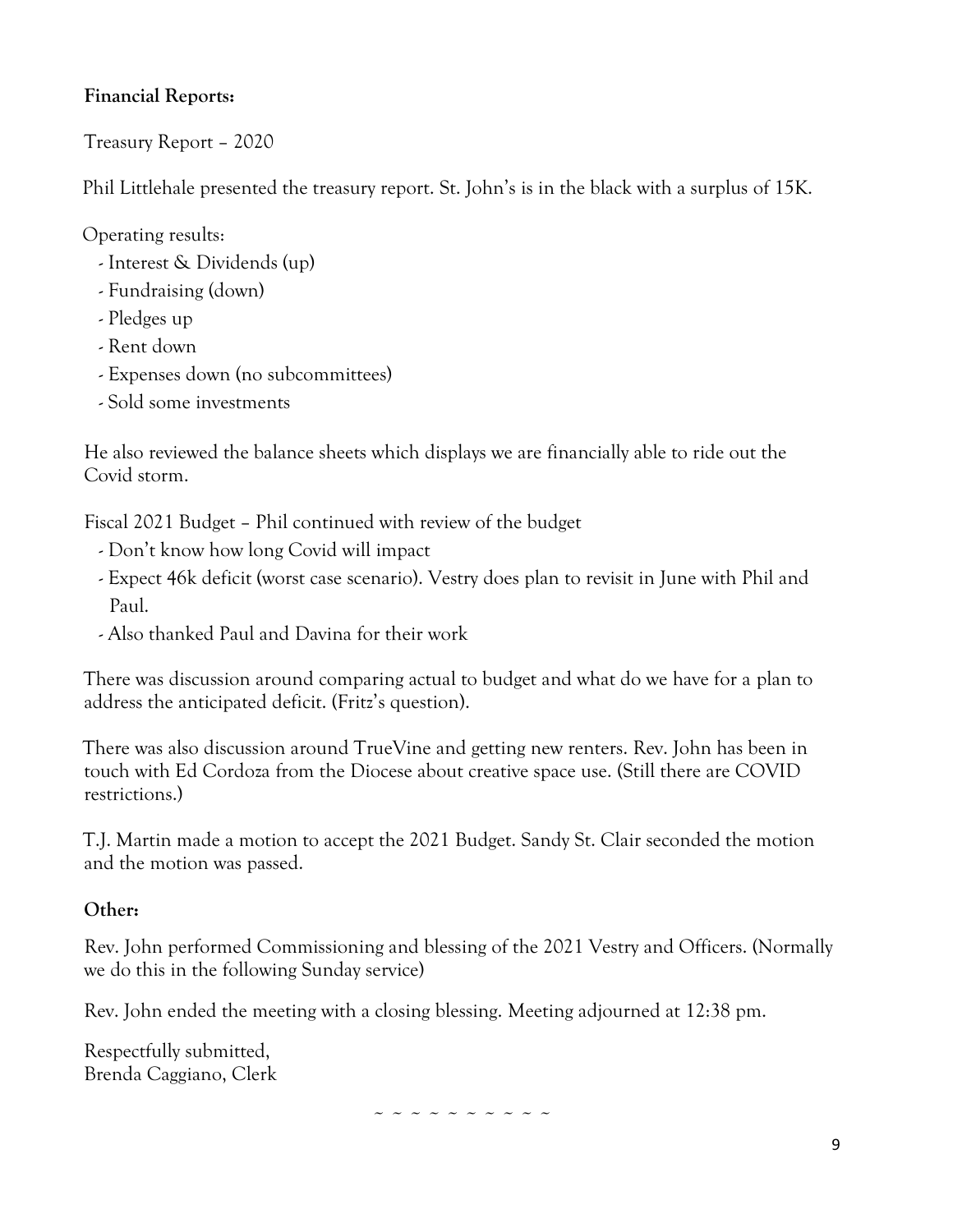#### **Section 3**

#### **Annual Report of the Priest-in-Charge February 6th, 2022**

By The Rev. John Beach

Dear Friends,

It was my hope and expectations that our life would return to "normal" well before our 2022 annual meeting. Once again, I have been mistaken. I am grateful that this community now has universal access to a Covid vaccine which will decrease significantly the severity of the disease. I am grateful that we have been able to gather in the church on a restricted basis over these past few months. It now appears that our return to "normal" will be a much more gradual process than I had originally expected.

I am grateful that during this past year we have been able to establish a community garden at St. John's. This project has provided much needed vegetables for those who are food insecure in the neighborhood. It has also provided some valuable education for those of us who had no expertise in gardening before this pandemic. I am particularly grateful for Laura Eisener and the members of the Saugus Garden Club for the counsel and assistance in planting. This project has allowed us to work with members of this community I would otherwise never have an opportunity to meet. From the children and senior citizens who grew the seedlings inside to the 40 hearty souls who assisted in the preparation, planting, tending, and harvesting. It is my hope that this project can continue this upcoming summer.

This past September I worked collaboratively with several members of the Saugus community to have a service commemorating those who have died (often without a chance for a funeral) and those who have served heroically during this trying time. It was a moving ceremony with over 100 persons gathered on the front lawn of the town hall. It became evident that the citizens of this town feel a strong desire to gather in close physical proximity to one another to offer support, encouragement, and love. We have been separated for far too long.

To our surprise, we have become well versed in broadcasting our worship to those who were not able join us in person. I am particularly grateful to T.J. Martin, Fritz White, and Dan Casey for their creative suggestions for how we can become more accessible. I am thankful as well for our talented music director, Stephen Sikorski, who has contributed both his musical and technical expertise to insuring that even in a pandemic, we can make a joyful sound unto the Lord!

Dan has composed a letter which will be sent out to all members of the congregation to discern how we might reach out to those we have not seen in recent months.

The work of the spirit is very much alive in this place. Though we have not been able to break bread in the presence of each other, we nevertheless had a wonderful roast beef dinner coordinated by Fritz White with the help of many masked helpers. Though we were not able to gather in the hall, we were able to spread this feast to souls who have not yet worshipped with us. I have received notes of thanks from several of the recipients of a surprise feast. We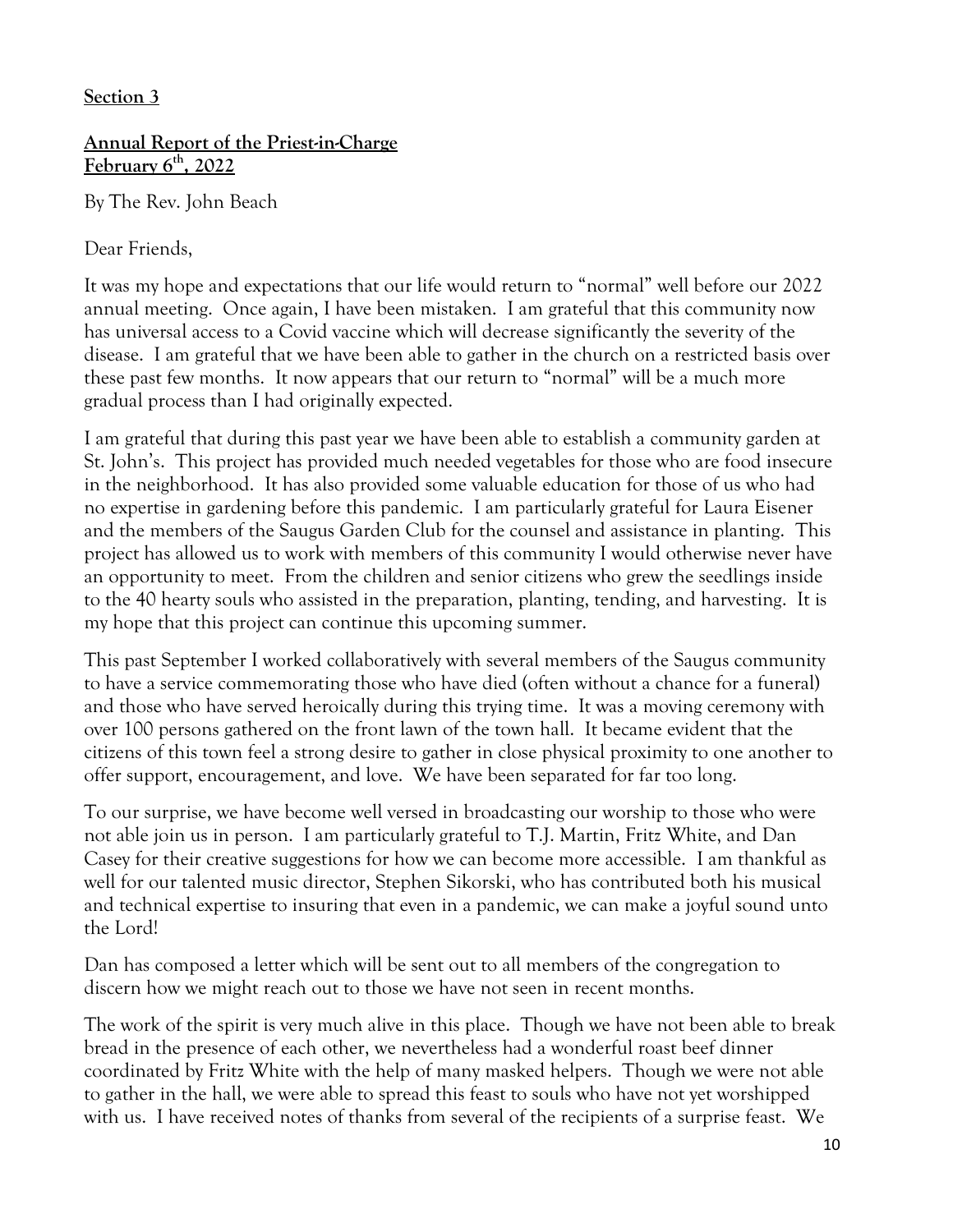have also been able to have a wonderful lobster roll production day which has not only provided a delightful meal, but also was a successful fund raising event used to support the ministry of the church.

We have continued our weekly Bible Study each Tuesday which has been both virtual and in person. Technology makes it possible to gather even in inclement weather. I have also organized several book study groups through the Saugus Public Library which have been intended to invite townspeople who may not belong to churches to consider the values which inform their thoughts and actions. This has been a wonderful opportunity for diverse people to gather together in a non-threatening medium to consider the spiritual foundations of their lives.

Though the pandemic has had a profound economic impact on members of the community, our pledges for 2021 have exceeded expectations. I am grateful to Julia Aston, Kristina Palazzo, and Dibby LeBlanc for their faithful work on this year's stewardship campaign. Our worship has taken on different practices. The Altar Guild has insured that the vessels and elements are available each week. I am grateful to Doris Kelly and the other members of the guild to insure that this done *"decently and in order"* (1 Corinthians 14:40).

Though we have not been able to host weekly Sunday School, we are grateful that Debby Cox has been sending out mailings to our children with puzzles which invites them to consider scripture in a new light. We also hosted our first virtual Christmas Pageant which has enabled us to all participate in worship while maintaining social distancing.

The pandemic has not prevented us from participating in impactful outreach overtures. Jeanne Seaboyer has continued to invite us to share in the ministry of Every Child Deserves a Smile, Bread of Life, and the offering of Christmas gifts through the Saugus Fire Department. This has provided an opportunity to for us to restore security and dignity to those who are made most vulnerable through these difficult days.

Though opportunities for gathering are still restricted, we have nevertheless been able to engage in several fund raising activities this year. We are grateful for the work of Donna Manoogian in the organization of our Fall Fair. It was a joy to see members of our town community gather.

We have successfully raised the funds for three major capital projects this year; repairs to the steeple, procuring a new front door to the church, and installing new carpet in the sanctuary. Supply chain problems (stemming directly from the pandemic), has prevented us from completing these in 2021, but they should be completed when the warm weather returns.

There are many people for whom I am grateful. For Phil Littlehale, our treasurer and for Paul Felci who has done much of the administrative work in insuring we are good stewards of our financial resources. For Jeannine Cutter, Jane Selvitella, Dale Coogan, and Kristina Palazzo who have assisted in the counting. For Carl Senftleben, parish chauffeur and railroad enthusiast who reminds us that "This train is bound for glory".

In 2020, Bill Bidmead, our beloved sexton, has retired from this position after many years of faithful service. Though retired, he spends much time working on the grounds to insure that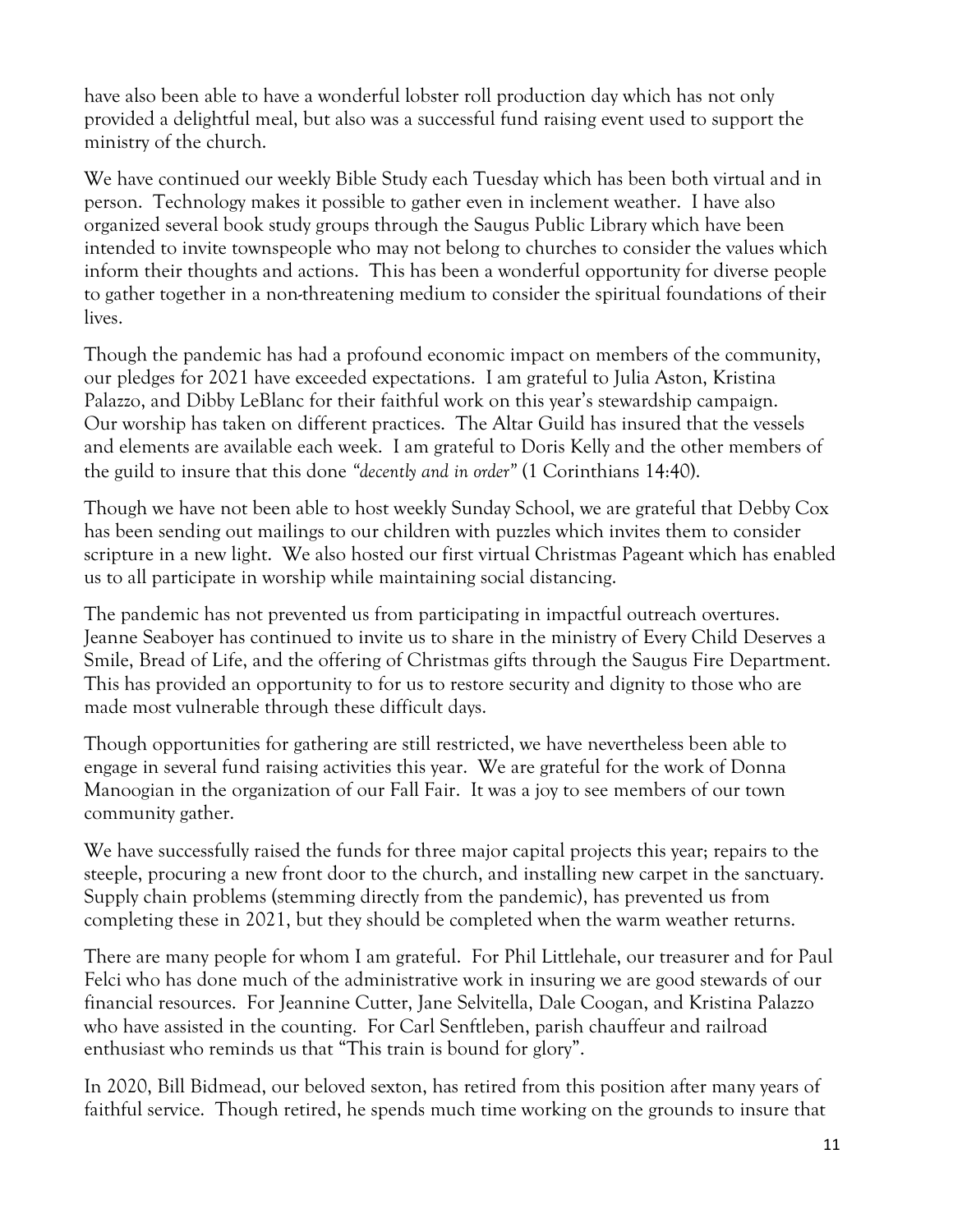it is a beautiful and welcoming building. We have enlisted the service of a cleaning company to come in bi-weekly to insure that the building is clean and tidy. If there is any housekeeping which could be improved, please contact the church office and we will insure that it is added to cleaner's job description.

I am grateful for Kieron Sharwood, who represents us on Diocesan Council and the Diocesan youth committee. I am grateful as well for the faithful oversight of St. John's vestry, particularly the church wardens, Dan Casey and Bill St. Clair, and for Brenda Caggiano, our scribe. Bill will be stepping down this year (after several terms in this office) and Brenda Caggiano has agreed to serve as warden in 2022. And, I am thankful Kristina Palazzo has agreed to serve as Clerk of the Vestry this year.

I wanted to extend a personal thanks to our parish administrator, Angela Grabowski, who remembers many things I forget and makes me appear for more organized than I really am. She confronts the forces of disorder with competence, patience, kindness, and grace. We are a better community for her ministry among us.

I would also like to thank my wonderful wife, Denise Bénéteau who most of you have not met face to face. She has been a constant presence of love, counsel, and support during these very, very strange days.

For those people who I have forgotten to name, I ask your forgiveness. You have all made this community an oasis of peace and compassion during this difficult moment in our nation's history.

~ The Rev. John Beach

~ ~ ~ ~ ~ ~ ~ ~ ~ ~

#### **Section 4**

#### **Senior Warden's Report**

I think no one expected a pandemic to still be with us thru the end of our calendar year 2021, nor did we expect to have several COVID break though cases in our congregation. However, with all the turbulence the pandemic caused, the parishioners of St. John's moved forward and remained a vibrant and cohesive community. We have maintained our fiscal strength and have continued to worship in person and thru Zoom services. We are continuing to search for better and more user friendly way to bring our church services and the word of Christ to all of our community of St. John's.

Serving as your Senior Warden for the first time has been extremely rewarding.

We have achieved quite a lot with the extra burden of a pandemic.

- We were successful with our two (2) gardens bringing together St. John's and Saugus community, schools and food parties. This was a great success and positive impact.
- We received our Church front doors, later than expected due to the pandemic.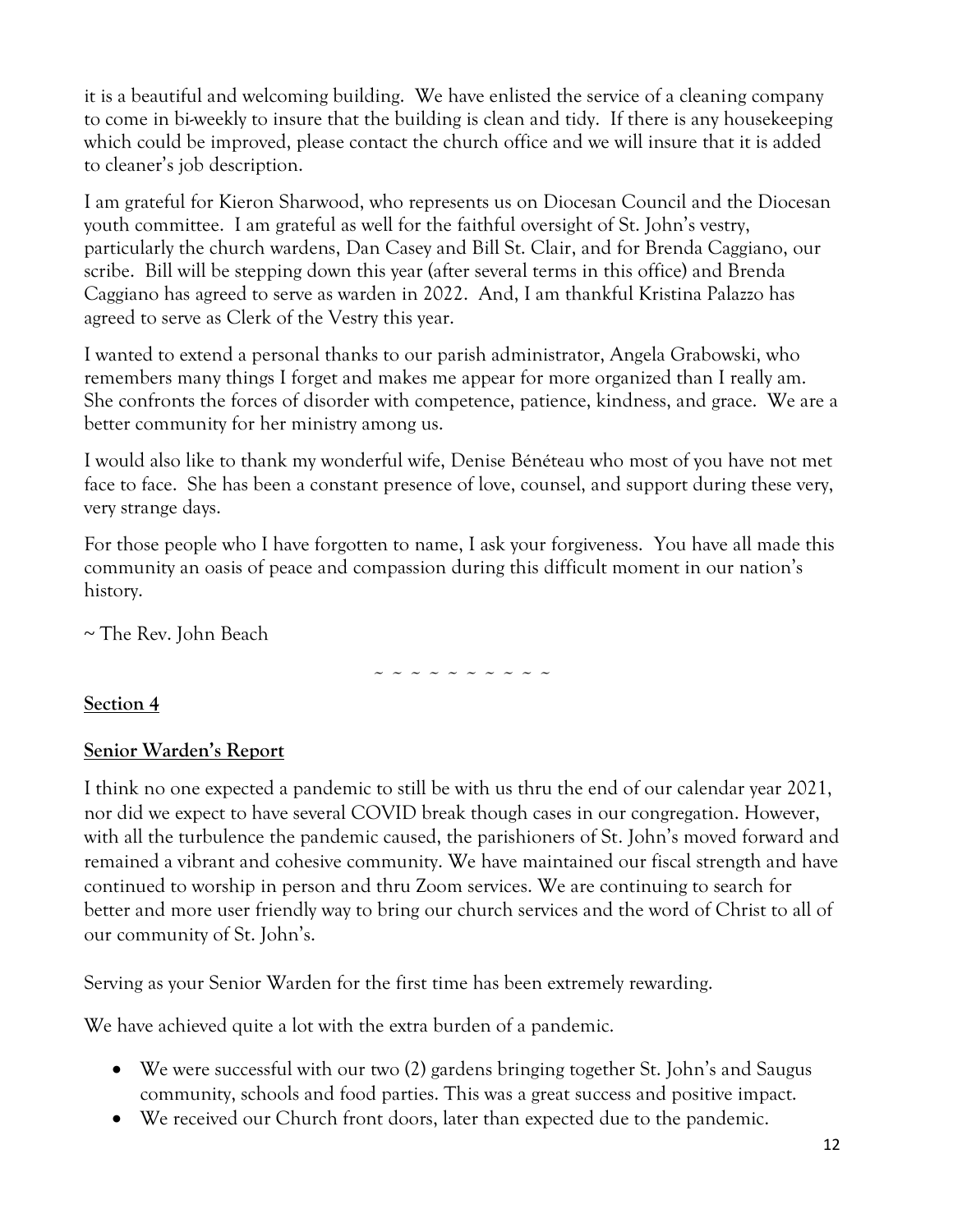- We hope to install these doors early spring, April-May, weather permitting.
- We have new carpets installed in the knave, aisles and altar area of the church.
- We had a successful Lobster roll sales.
- We provided a To-Go roast beef dinner which turned out to be a huge success.
- We maintained our fund raising and pledges.
- We purchased and employed two (2) new portable air purifying units.
- We are joyful to have TrueVine back in our church.

None of the above would have been possible without our Priest, John, our vestry, building and grounds, Junior Warden and our parishioners. These initiatives are a testament to the love and dedication in the St John's community.

I give thanks to the following individuals who gave of themselves for St. John's:

- To Fritz White and his crew for the success of our Roast Beef to-go dinner.
- To T.J. Martin and crew the huge success of the annual lobster sale.
- To Donna Manoogian for the carpet purchase and installation.
- To Steve White for the help and guidance of the carpet installation.
- To Fritz White and Al Coppola for our new portable Air Purification system.
- To Julia Ashton for facilitating pledges to St. John's.
- To Phil Littlehale and Paul Felci for their financial guidance.
- To all the people who donated time to make our community garden a success.
- Apologies to any I may have missed.

Thank You to everyone for the support throughout the year.

Respectfully Submitted,

Dan Casey Senior Warden

**~ ~ ~ ~ ~ ~ ~ ~ ~ ~**

**Section 5**

#### **Junior Warden Report for 2021**

#### Building and Grounds

The heating system in the rectory had to be replaced at the beginning of the fall.

Several projects have and are being addressed. First the carpet in the sanctuary had to be replaced - this has been accomplished with the dedicated actions of Donna Manoogian. Before the carpet could be installed, the floors had to be refinished and the step around the Altar had to be repaired. This was accomplished with the dedicated efforts of Steve and Fritz White, with the help of parishioners to assist in moving the pews and organ.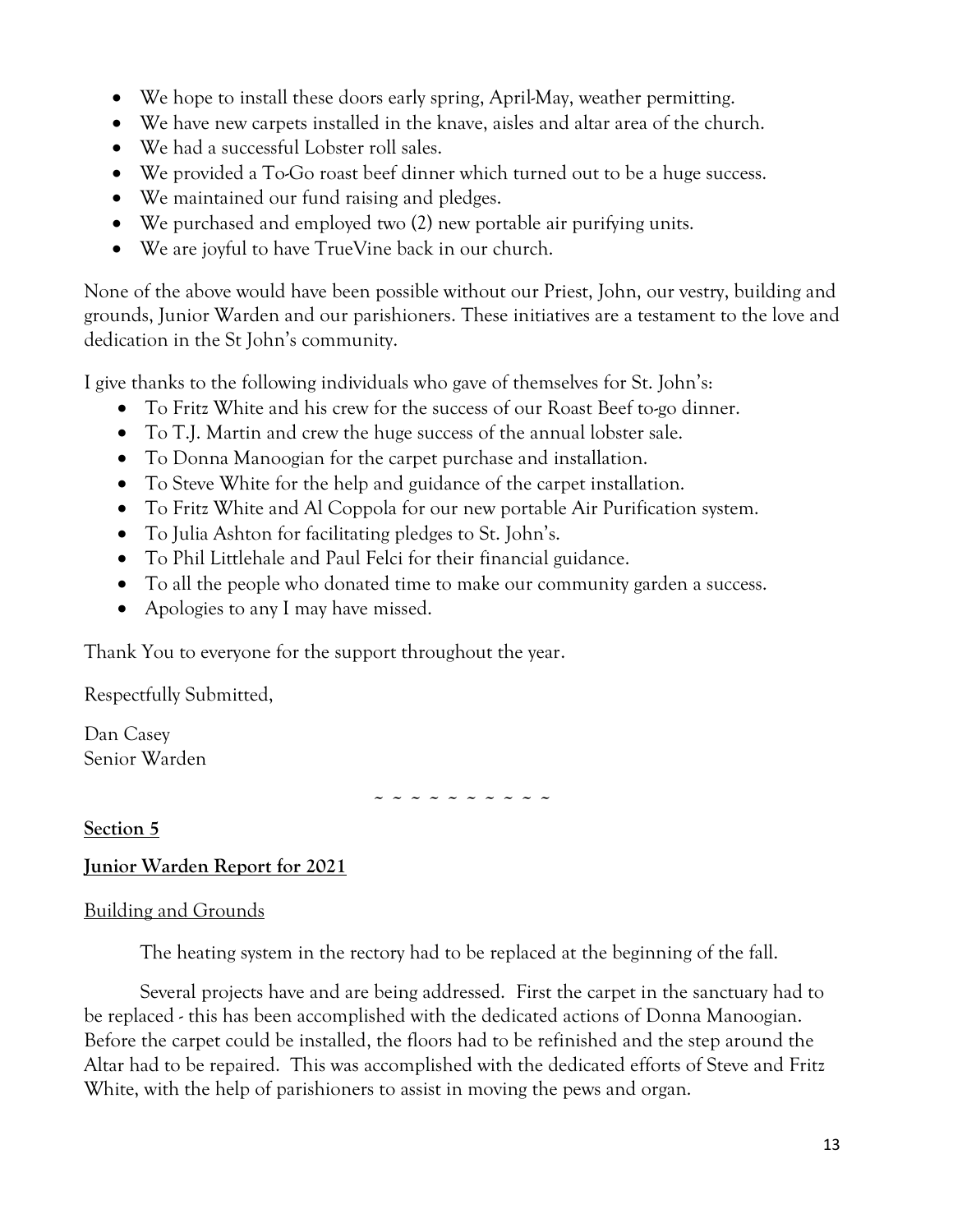The front doors of the church have to be replaced. Steve White has repaired the present doors several times. The doors have been ordered and will be installed before lent, weather permitting. Our Senior Warden, Dan Casey, has spent many hours arranging for the purchase and shipping of the new doors.

The steeple of the church has to be repaired; this has been spearheaded by Fritz White, and will be addressed when weather permits.

The above projects will be accomplished through the dedication and generosity of our St. John's Family. The St. John's Family has always been there when needed.

We have just purchased two (2) electronic air filters to deal with COVID 19 with the help of Al Coppola and Fritz White. The filters are portable and can be used where needed.

Again, the Zoom services have been handled by T.J. Martin. This has allowed our members who are unable to attend services, to be a part of St. John's worship.

When I said that I would assume the duties of Junior Warden I knew that there would be many people to assist in my duties. A special 'thanks' goes out to Steve and Fritz White, Dan Casey, and Donna Manoogian. I cannot forget all the members that assisted in the different projects.

It has again been my pleasure to have served St. John's.

Respectfully submitted, William St. Clair, Junior Warden

**~ ~ ~ ~ ~ ~ ~ ~ ~ ~**

#### **Section 6**

#### **Education, Communications, and Parish Events**

#### Church School & Youth Group

Sunday Church School - Pre-K to Grade 5: I mailed out monthly envelopes to about 4 children including a Bible story, with different puzzles, finds, crosswords, mazes, bookmarks, and other activities, from November 2020 thru September 2021. Mid-October of last year I started having classes in church, with 2-3 kids (everyone wear a mask & social distancing) and continuing with the different Bible stories and activities. In December, we starting learning about the different candles on the Advent wreath and reading the story of Christmas.

Unfortunately with the big rise in Covid cases I made the decision, in early January, to cancel classes in person until the rates go down, which it is, hopefully some time in February I will be able to start up again.

Submitted by Debbie Cox

~ ~ ~ ~ ~ ~ ~ ~ ~ ~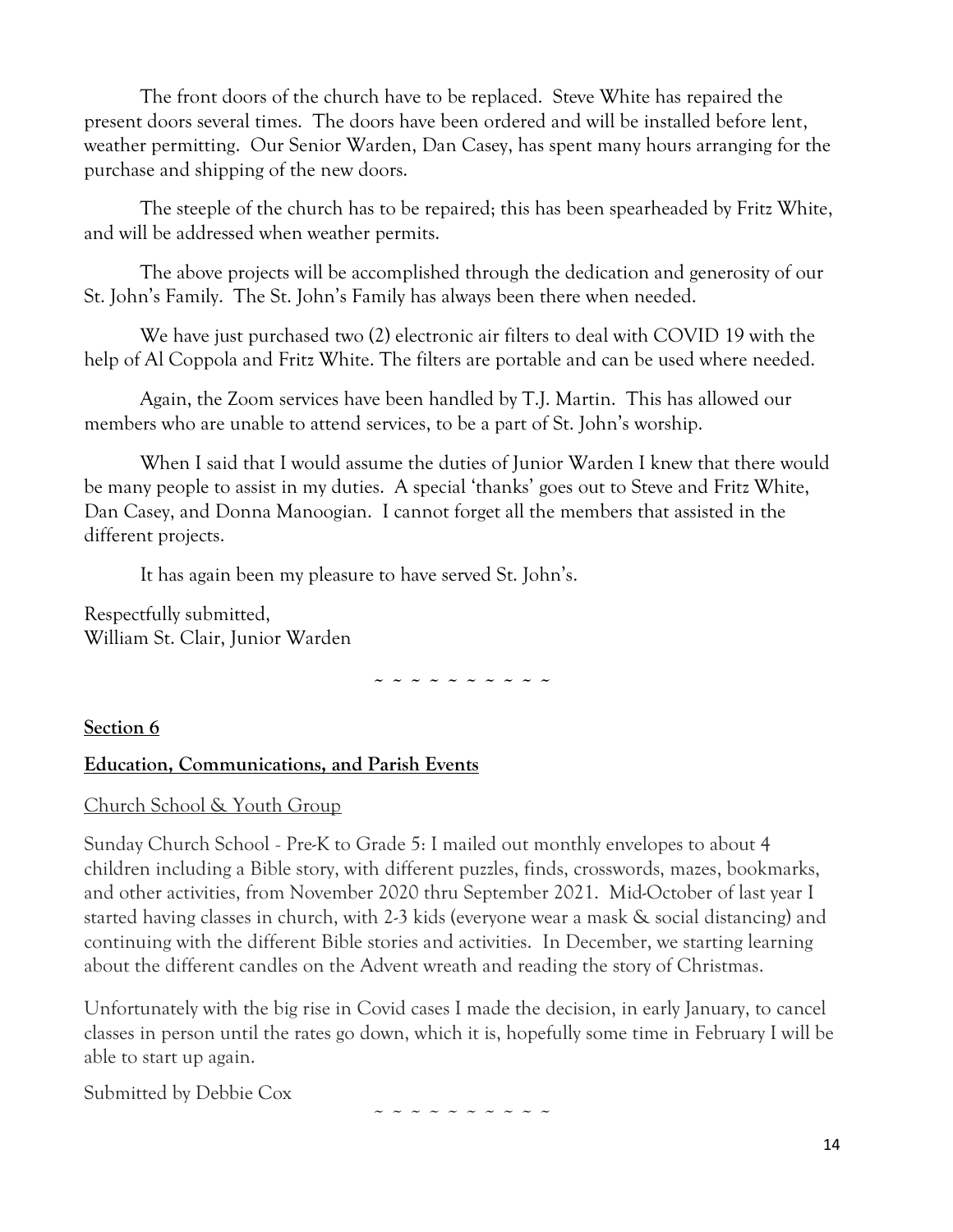#### Communications

St. John's endeavors to improve the church's visibility in the community. The continuing pandemic has compelled changes in the way we connect with the Greater Saugus area; Zoom and traditional methods (mail, email, etc.), enhanced website, Facebook, and Twitter posts (broadening social media), and as mentioned elsewhere in this report, the employment of YouTube and Community Cable TV. Weekly service bulletins and the monthly parish newsletter are posted to St. John's website and both are mailed for the convenience of those who prefer paper copies or may not have printing capabilities.

I offer sincere thanks to Rev. Beach for his ongoing guidance and patience, and to the Officers and Vestry, for their wisdom and governing diligence. As mentioned by others, appreciation also to T.J. Martin for his time and technical savvy in moderating Zoom.

'Thank you' to all who shared parish news online and elsewhere. To volunteers who assisted with plant and lobster roll sales, monthly counting, Annual Fair, the stewardship campaign, our 'to-go' dinner, Operation Christmas Child, other happenings, and the necessary duties of this church: your efforts matter and that conveys a message of commitment making a difference not just here in Saugus, but far beyond.

Finally, my gratitude in particular to Bill Bidmead, Paul Felci, Jeanne Seaboyer, Steve White, Julia Aston, and Donna Manoogian for their invaluable support with parish business and fundraisers throughout the year.

Respectfully submitted, Angela Grabowski

~ ~ ~ ~ ~ ~ ~ ~ ~ ~

#### **Communications – Streaming**

Since the start of the pandemic, we have been using Zoom as the platform to stream our services. The services are recorded and then posted to our YouTube channel and linked to the church's website. The following table provides data on viewership of our services, both live via Zoom and the subsequent recordings on YouTube.

Zoom provides both pros – it is secure; it enables communication between attendees – and cons – you need a specific meeting link in order to attend. Our current streaming setup for Zoom is simple to operate and adequate for our current needs. We are speaking with other parish's tech teams and researching other options for St. John's, such as streaming directly to YouTube. The goal, in 2022, will be to settle on a system for streaming that is relatively simple to operate such that we can develop a group of volunteers who can share the responsibilities.

St. John's is grateful to Steven Sikorski, for the use of his microphone, Fritz White, for running an Ethernet cable to the sanctuary and assisting with streaming, and Stephen Belyea for assisting with streaming.

#### $\sim$  T.J. Martin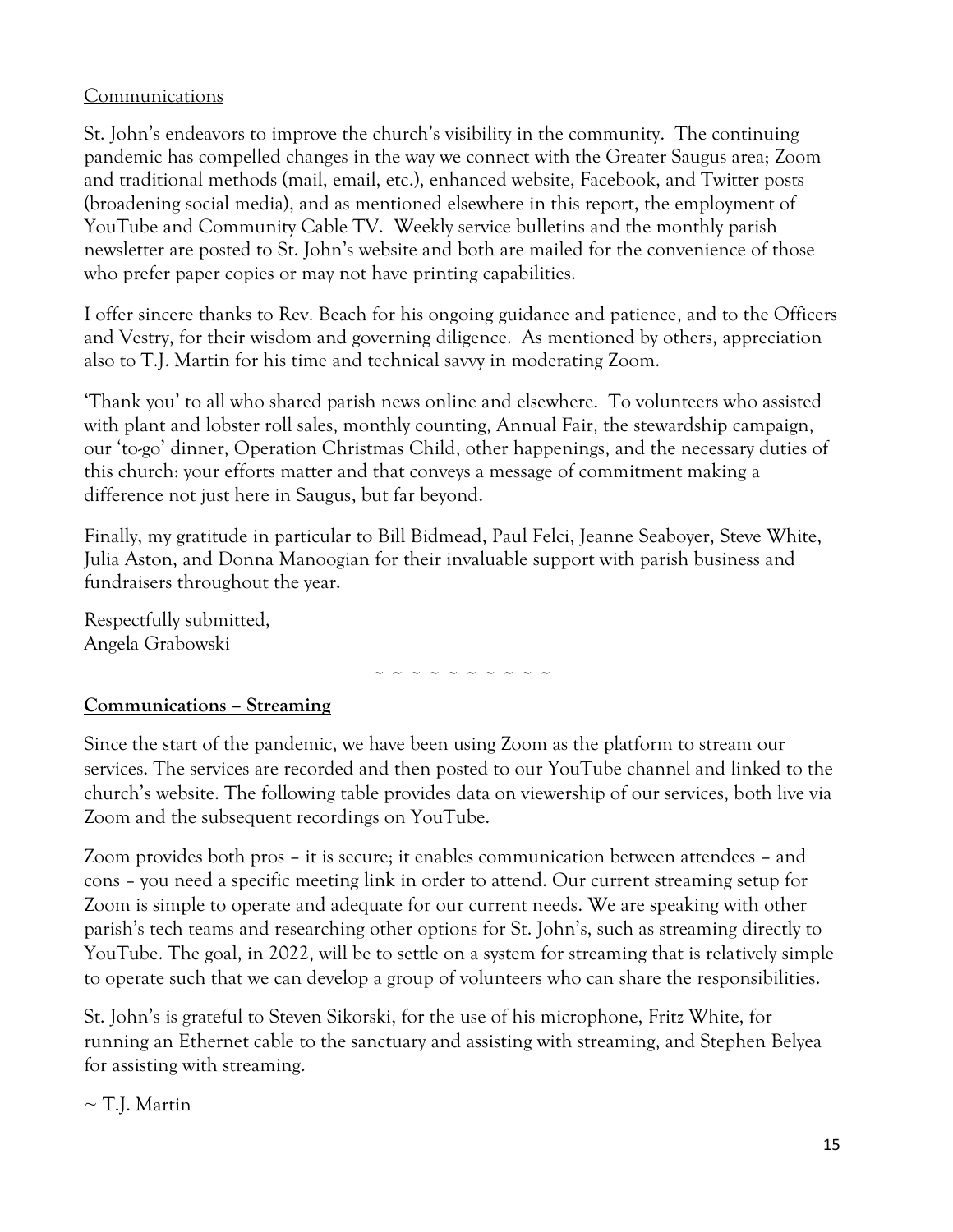|                        | <b>Viewed Service</b><br>Live via Zoom | Viewed recording on<br>St. John's<br>website/YouTube | <b>Total Viewings</b> |                                  |  |
|------------------------|----------------------------------------|------------------------------------------------------|-----------------------|----------------------------------|--|
| 1/3/2021               | 38                                     | 3                                                    | 41                    |                                  |  |
| 1/10/2021              | 46                                     | 5                                                    | 51                    |                                  |  |
| 1/17/2021              | 36                                     | 12                                                   | 48                    |                                  |  |
| 1/24/2021              | 40                                     | 5                                                    | 45                    |                                  |  |
| 1/31/2021              | 35                                     | 6                                                    | 41                    |                                  |  |
| 2/7/2021               | 41                                     | 10                                                   | 51                    |                                  |  |
| 2/14/2021              | 38                                     | 11                                                   | 49                    |                                  |  |
| 2/21/2021              | 47                                     | 14                                                   | 61                    |                                  |  |
| 2/28/2021              | 43                                     | 12                                                   | 55                    |                                  |  |
| 3/7/2021               | 42                                     | 15                                                   | 57                    |                                  |  |
| 3/14/2021              | 44                                     | 11                                                   | 55                    |                                  |  |
| 3/21/2021              | 49                                     | 56                                                   |                       | 105 *guest speaker from Scotland |  |
| 3/28/2021              | 32                                     | 14                                                   | 46                    |                                  |  |
| 4/4/2021               | 36                                     |                                                      |                       | 36 No Zoom recording available   |  |
| 4/11/2021              | 22                                     | $\overline{7}$                                       | 29                    |                                  |  |
| 4/18/2021              | 18                                     | $\overline{2}$                                       | 20                    |                                  |  |
| 4/25/2021              | 23                                     | $\overline{2}$                                       | 25                    |                                  |  |
| 5/2/2021               | 19                                     | $\overline{\mathbf{4}}$                              | 23                    |                                  |  |
| 5/9/2021               | 20                                     |                                                      |                       | 20 No Zoom recording available   |  |
| 5/16/2021              | 25                                     |                                                      |                       | 25 No Zoom recording available   |  |
| 5/23/2021              | 15                                     | $\mathbf 1$                                          | 16                    |                                  |  |
| 5/30/2021              | 20                                     | $\overline{7}$                                       | 27                    |                                  |  |
| 6/6/2021               | 12                                     | $\overline{7}$                                       | 19                    |                                  |  |
| 6/13/2021              | $\overline{7}$                         | $\overline{2}$                                       | 9                     |                                  |  |
| 6/20/2021              | 8                                      | $\overline{\mathbf{4}}$                              | 12                    |                                  |  |
| 6/27/2021              | 10                                     | 3                                                    | 13                    |                                  |  |
| 7/4/2021               | 12                                     | 3                                                    | 15                    |                                  |  |
| 7/11/2021              | 13                                     | 8                                                    | 21                    |                                  |  |
| 7/18/2021              | 9                                      | $\overline{2}$                                       | 11                    |                                  |  |
| 7/25/2021              | 8                                      | 3                                                    | 11                    |                                  |  |
| 8/1/2021               | 10                                     | $\overline{\mathbf{4}}$                              | 14                    |                                  |  |
| 8/8/2021               | 12                                     | 6                                                    | 18                    |                                  |  |
| 8/15/2021              | 13                                     | 3                                                    | 16                    |                                  |  |
| 8/22/2021              | 15                                     | 17                                                   | 32                    |                                  |  |
| 8/29/2021              | 10                                     | $\mathbf 1$                                          | 11                    |                                  |  |
| 9/5/2021               | 8                                      | 5                                                    | 13                    |                                  |  |
| 9/12/2021              | 9                                      | 5                                                    | 14                    |                                  |  |
| 9/19/2021              | 11                                     | $\mathbf 2$                                          | 13                    |                                  |  |
| 9/26/2021              | 13                                     | 3                                                    | 16                    |                                  |  |
| 10/3/2021              | $\overline{\mathcal{I}}$               | 4                                                    | $11\,$                |                                  |  |
| 10/10/2021             | 6                                      | $\overline{2}$                                       | 8                     |                                  |  |
| 10/17/2021             | 12                                     | 3                                                    | 15                    |                                  |  |
| 10/24/2021             | 10                                     | $\overline{\mathbf{4}}$                              | 14                    |                                  |  |
| 10/31/2021             | $10\,$                                 | $\overline{2}$                                       | 12                    |                                  |  |
| 11/7/2021              | 13                                     | $10\,$                                               | 23                    |                                  |  |
| 11/14/2021             | 27                                     | 3                                                    | 30                    |                                  |  |
| 11/21/2021             | 16                                     | $\overline{2}$                                       | 18                    |                                  |  |
| 11/28/2021             | 10                                     | $\mathbf 1$                                          | $11\,$                |                                  |  |
| 12/5/2021              | 9                                      | $\mathbf 1$                                          | $10\,$                |                                  |  |
| 12/12/2021             | $11\,$                                 | 3                                                    | 14                    |                                  |  |
| 12/19/2021             | 17                                     | $\mathbf 1$                                          | 18                    |                                  |  |
| 12/24/2021 - (Pageant) | 3                                      | $\overline{\mathbf{4}}$                              | $\overline{7}$        |                                  |  |
| 12/24/2021 - (Service) | $\overline{\mathbf{4}}$                | $\mathbf{3}$                                         | $\overline{7}$        |                                  |  |
| 12/26/2021             | 9                                      | $\mathbf{1}$                                         | $10\,$                |                                  |  |
|                        |                                        |                                                      |                       |                                  |  |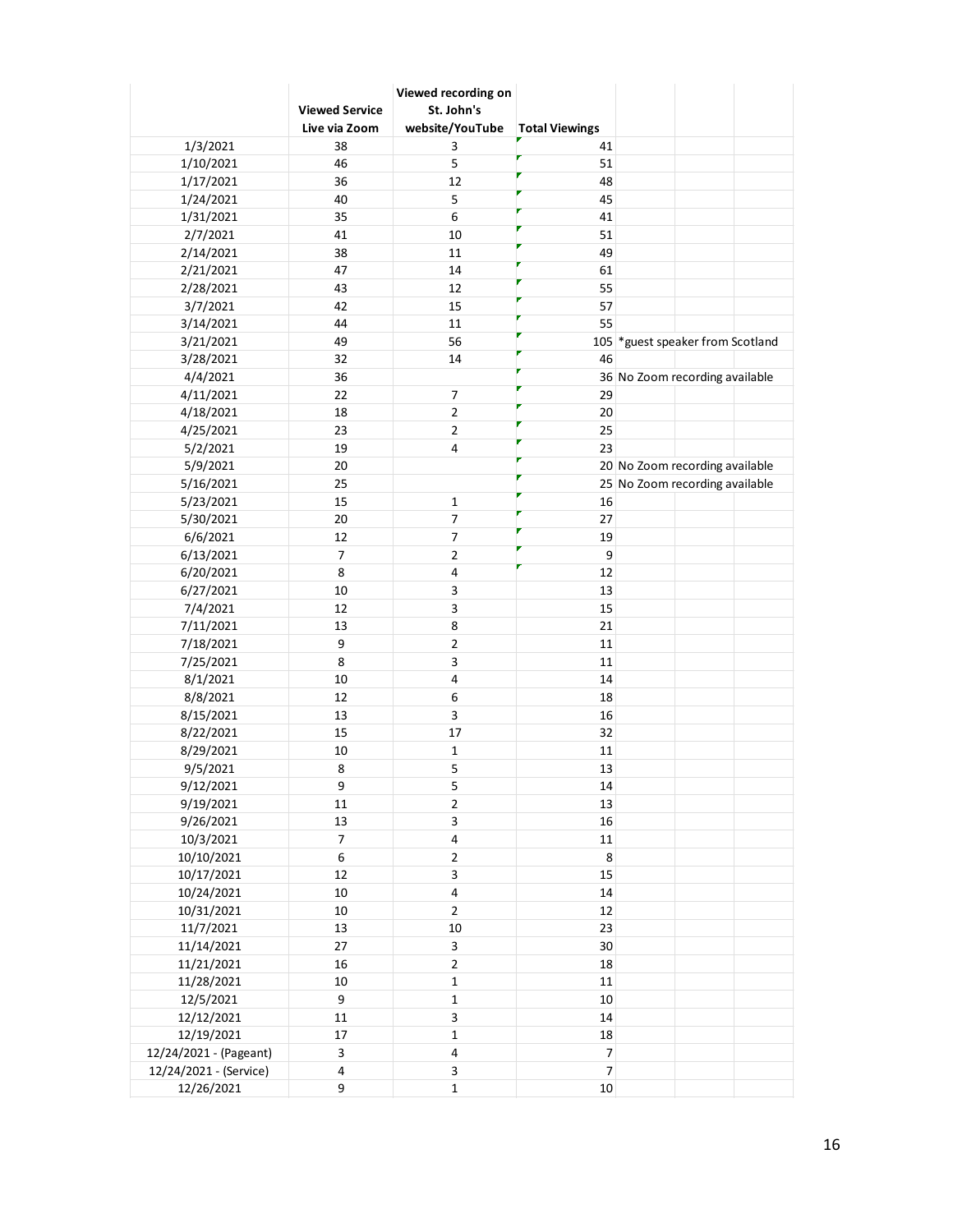#### **OUTREACH MINISTRIES**

#### Saugus United Parish Food Pantry

Church members have continued to support the food pantry with grocery donations, as well as contributions of scarves, hats, gloves and other cold-weather necessities from our 'Warmth Tree'. St. John's has also offered two \$200.00 monetary gifts to support the pantry's mission.

Covid and its emerging variants exacerbated already difficult circumstances for many in need. The community overall is blessed by the critical services Saugus United Parish Food Pantry provides.

Respectfully submitted, Angela Grabowski

**~ ~ ~ ~ ~ ~ ~ ~ ~ ~**

#### Outreach Committee ~ 8a.m. Sunday

 The Outreach Committee has not met during the Covid-19 pandemic. Cards to sick and shut-in parishioners have continued to be sent.

 The Committee welcomes your input of names of parishioners, friends, and family who would like to receive holiday greeting cards. In the past the feedback has been very positive from recipients who look forward to hearing from their friends at St. John's.

 The Outreach Team consisted of: Dale Coogan, Paul Felci, Peggy Gibbs, Donna Manoogian, Jane Selvitella, Bea & Bob Simmons, Tom Soucy, Jan Stevenson, and Diane Walker.

Respectfully submitted, Donna Manoogian, Chairman

**~ ~ ~ ~ ~ ~ ~ ~ ~ ~**

#### Rev. Roger E. Nelson & Dotsie Nelson Scholarship

This scholarship, formerly the Reverend Roger E. Nelson Scholarship, was renamed at the request of Reverend Nelson, in honor of Reverend Nelson and in memory of his wife, Dotsie Nelson.

Any active, contributing member of St. John's Church who is graduating from high school and plans to continue his/her education is eligible for this scholarship.

Four (4) scholarships were awarded in 2021. Recipients are Nicole Stewart who is attending Franklin Pierce University, Gwen Littlehale who is attending Merrimack College, Paige Littlehale who is attending WPI, and Kieron Sharwood who is attending UMass Lowell.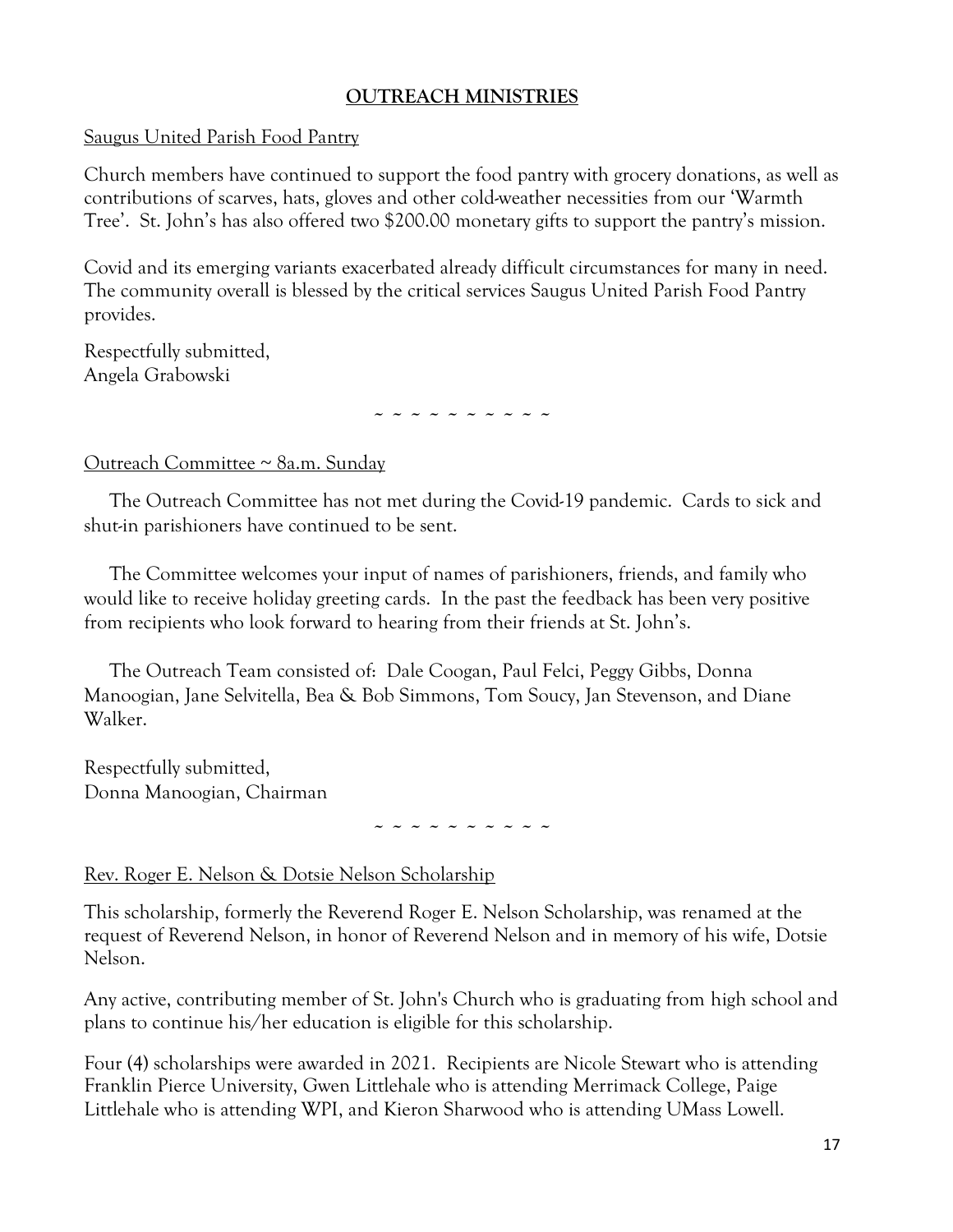Submitted by, Rose Holt

**~ ~ ~ ~ ~ ~ ~ ~ ~ ~**

#### Every Child Deserves to Smile

For a decade, our Every Child Deserves to Smile ministry has been a source of relief for those in need who are temporarily housed in motel accommodations in Saugus. Originally created to bring a smile to the children who are affected by a homeless situation, but, because we are all children of God, our mission has evolved to provide assistance to all at the motel who are in need.

Despite the curve ball a pandemic threw our way, the generosity of parishioners allowed us to continue the mission to assist motel residents in 2021 with monthly contributions of nonperishable food items; paper goods, toiletries, fresh fruit, school supplies, and Stop & Shop gift cards. I am thankful for the generosity and compassion of all who generously contributed their time, treasure, and spirit to keep the light of hope burning for those in need in our community.

Respectfully submitted, Jeanne Seaboyer

#### Community Outreach

Back-to-School Supplies **–** As in previous years, St. John's has collected back-to-school supplies to help meet the needs of the children who are unable to procure the needed supplies. Our 2021 collection was split between the Saugus Middle School, where they will be used for an after school program designed for struggling children and the children housed in the motel supported by our Every Child Deserves to Smile ministry. Many thanks to all who contributed to make this donation possible.

Saugus Fire Department Annual Christmas Drive **–** Once again, St. John's parishioners paved the way for a Merry Christmas for teens from Saugus families in need. Our 2021 collection provided \$875 in gift certificates to Ret. Captain Bill & Carol O'Malley, who spearhead this annual event. The O'Malley's extend their grateful appreciation to the members of St. John's for our continued support.

Submitted by, Jeanne Seaboyer

 $\sim$   $\sim$   $\sim$   $\sim$   $\sim$   $\sim$   $\sim$   $\sim$ 

#### **PARISH FELLOWSHIP**

#### Country Fair & Roast Beef Dinner 2022

Our Annual Fair was held on Saturday, October 30<sup>th</sup>, and the 'to-go' Roast Beef Dinner on Saturday, November  $6^{\text{th}}$ . Sincere thanks to St. John's parishioners and friends for donating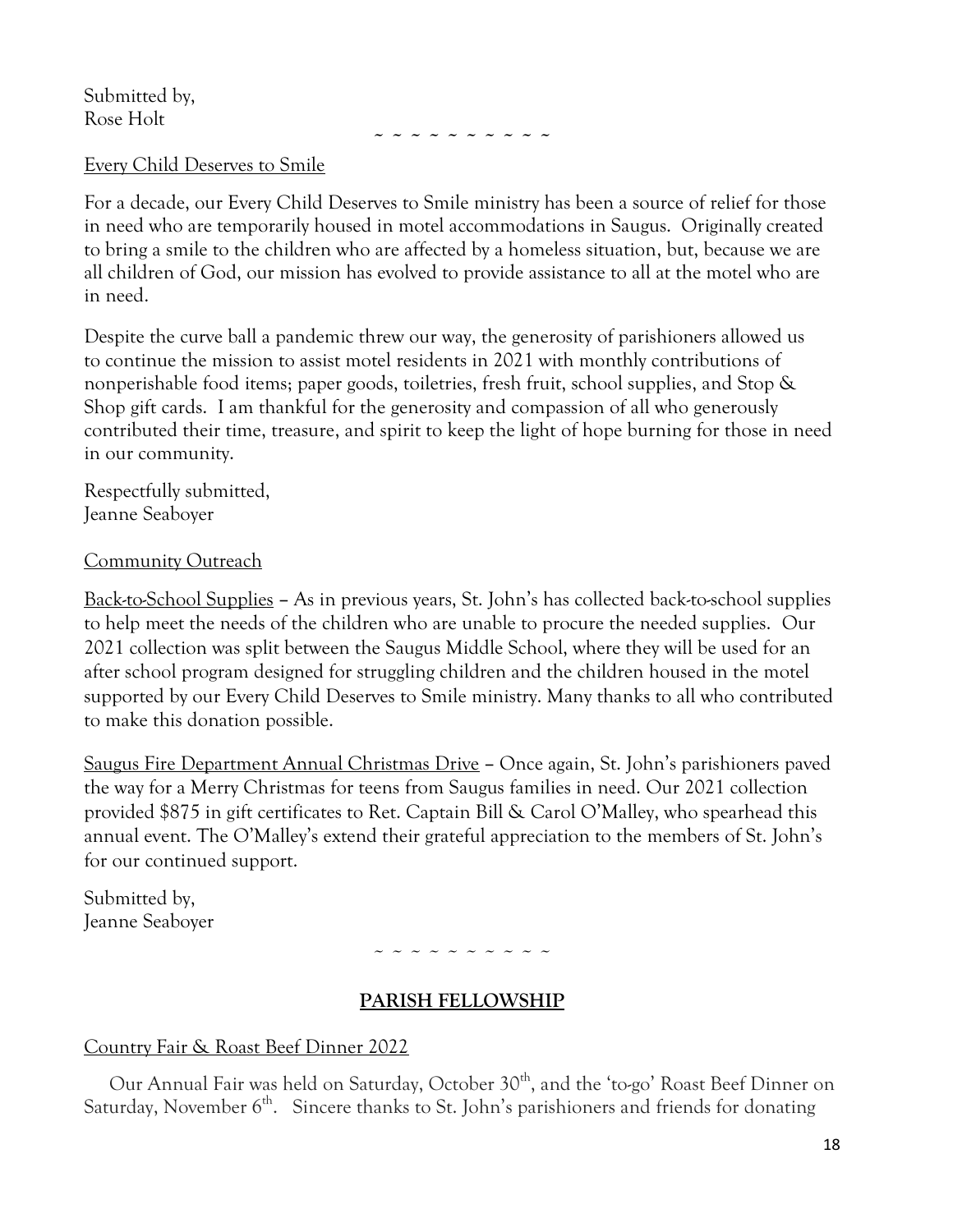their time, effort, and monetary gifts to help make these events successful. The combined profit for both was \$4,579.00.

 The dinner team, led by Fritz and Steve White, carefully prepared and packaged over 110 meals to grateful friends and St. John's members. Community feedback was deeply appreciative to the church and for everyone's efforts. Thank you to members of the White and Sharwood Families, Bill Bidmead, T.J. Martin, Laura Geary, Myra Monto, Tammy and Paul, and to all others who participated in many valuable ways.

Respectfully submitted, Donna Manoogian, Chairman

~ ~ ~ ~ ~ ~ ~ ~ ~ ~

#### Lobster Roll Sales

We had two successful lobster roll sales in 2021. We continued to run the sale with a smaller operation due to concerns related to the pandemic, but hope to return to soliciting the help of our brownie bakers in 2022. One aspect our changed operation that has proven a success is using Ashworth Hall for lobster roll pick-up; it enables access for purchasers who no longer have to navigate the stairs to the basement.

The price of lobster meat from our supplier at Ipswich Shellfish increased dramatically to \$44/lb. This led to reduced sales revenue in our September sale. After some discussion, the lobster roll committee has decided that if the price of lobster meat continues to remain high in 2022 we will have to increase the price of our rolls to \$15.00. We believe that this price still represents good value and is a reasonable increase given our last price increase was in 2016.

#### **Sales:**

| April $23^{rd}$ :            | Rolls Sold: 226 | Revenue: \$1,570.00 |
|------------------------------|-----------------|---------------------|
| September $24^{\text{th}}$ : | Rolls Sold: 196 | Revenue: \$501.00   |

I am very grateful for the assistance of those who helped with deliveries – Rev. John, Janet and Bill Pothier, and Bill Bidmead. And a big thank you to the lobster roll makers (and brownie bakers) – Steve and Nancy White, and Laura Geary.

We are planning to return to two sales in 2022 - April  $22<sup>nd</sup>$  and September  $23<sup>rd</sup>$ . Volunteers are always greatly appreciated. Many thanks for your continued support.

Respectfully submitted, T.J. Martin

 $\sim$  ~ ~ ~ ~ ~ ~ ~ ~

#### 2021 Plant Fundraisers

Spring Mother's Day Plants **–** With a bit of a different face, our Spring Mother's Day Sale successfully raised \$669. Owing to Covid concerns, we opted to hold the sale as a pre-sale only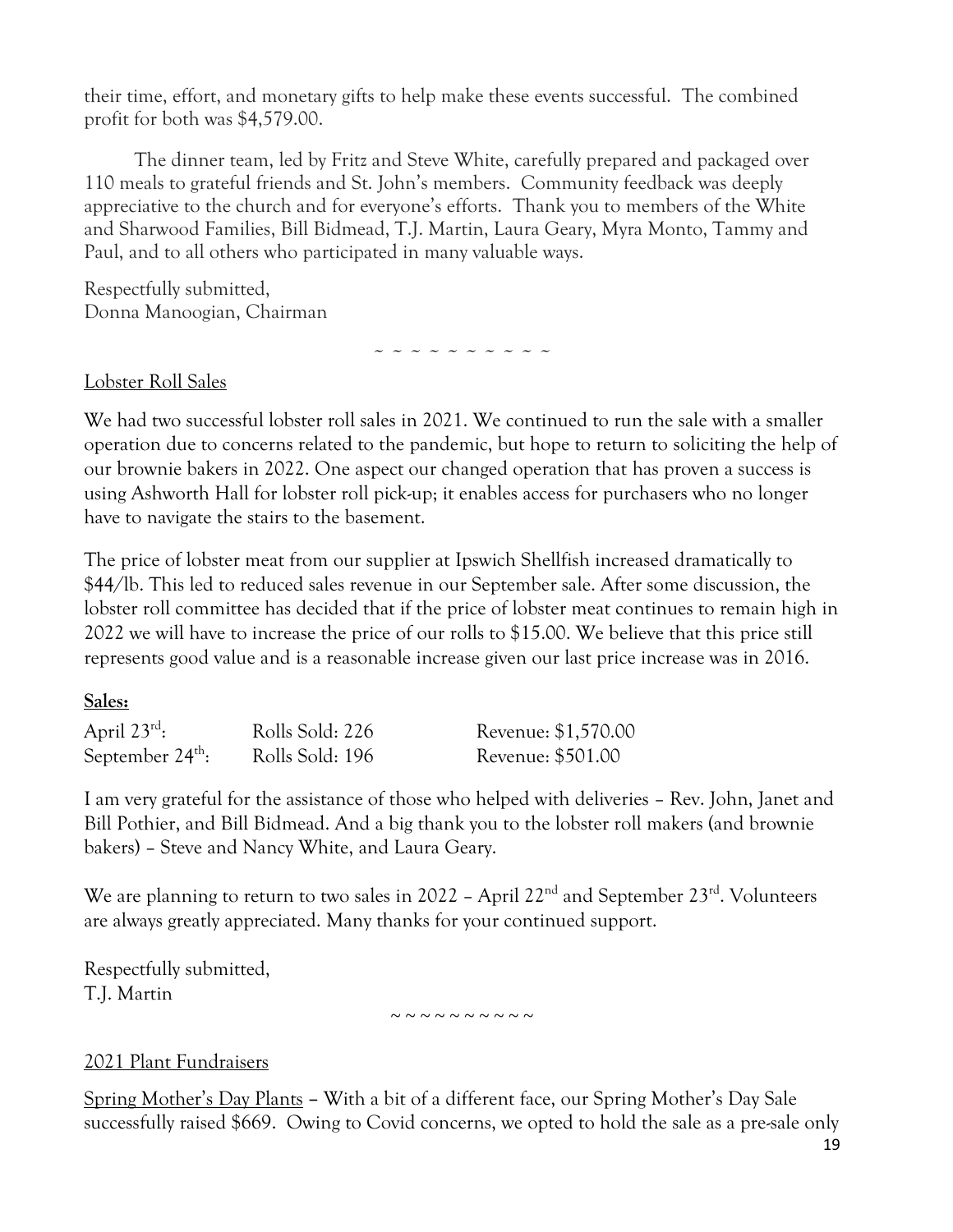order format with delivery and distribution of orders on May  $8^{\text{th}}$ . With great anticipation, we look forward to the day we can return to an in-person sale, allowing us to spread a splash of color in front of our beautiful church.

Christmas Wreath & Poinsettia Sales **–** Our Christmas Wreath & Poinsettia Plant Sale was repeated again this year and, per usual, Kane's Flower World did not disappoint! Orders were taken during the month of November; wreaths and poinsettias were delivered on December 3<sup>rd</sup>. Our profit for the sale was \$354.

Thank you to all who supported both plant fundraising efforts. A special thanks to Janice Butler, Fritz White, Steve White, Joanne Lancaster, T. J. Martin, and Angela Grabowski for helping with all the behind the scenes work that made these plant sales possible.

Respectfully submitted, Jeanne Seaboyer

#### **~ ~ ~ ~ ~ ~ ~ ~ ~ ~**

#### **WORSHIP MINISTRY**

#### Altar Guild

Members of the Altar Guild serve every week of the year, preparing the altar for Holy Communion on Sundays, and when needed, setting up for baptisms, funerals, and weddings. Members sign up to cover for a week about once a month. Usually that involves coming to the church on Friday or Saturday to set up and cleaning up after the service on Sunday.

The Altar Guild Directress orders all the candles needed for worship including Altar Candles, Service Candles, Candelabra Candles, Advent Wreath Candles, the Paschal Candle as well as the candle hanging over the Ombre. She also informs the Altar Guild person covering for the week when there is a funeral or other service that needs to be set up for during the week they are covering.

The Altar Guild launders the dirty linens and washes the vessels, bread plate and chalice after services. We change the colors of the hangings on the altar, lectern and pulpit for the various seasons of the church year. Most of the church year the hangings are green, then purple for Advent and Lent, White for Christmas and Easter, weddings and funerals, and red for Pentecost.

This year, we ordered and learned how to set up the wine for communion in individual cups set in a tray. Most of the year we had bread only for Communion due to Covid concerns but we did use the individual cups for several weeks.

We welcomed two new members to the Altar Guild in 2021. Dee LeMay and Sandy Mears have been avid students as they learned how to prepare and clear the altar working with other Altar Guild members and are now confident serving on their own together as a team.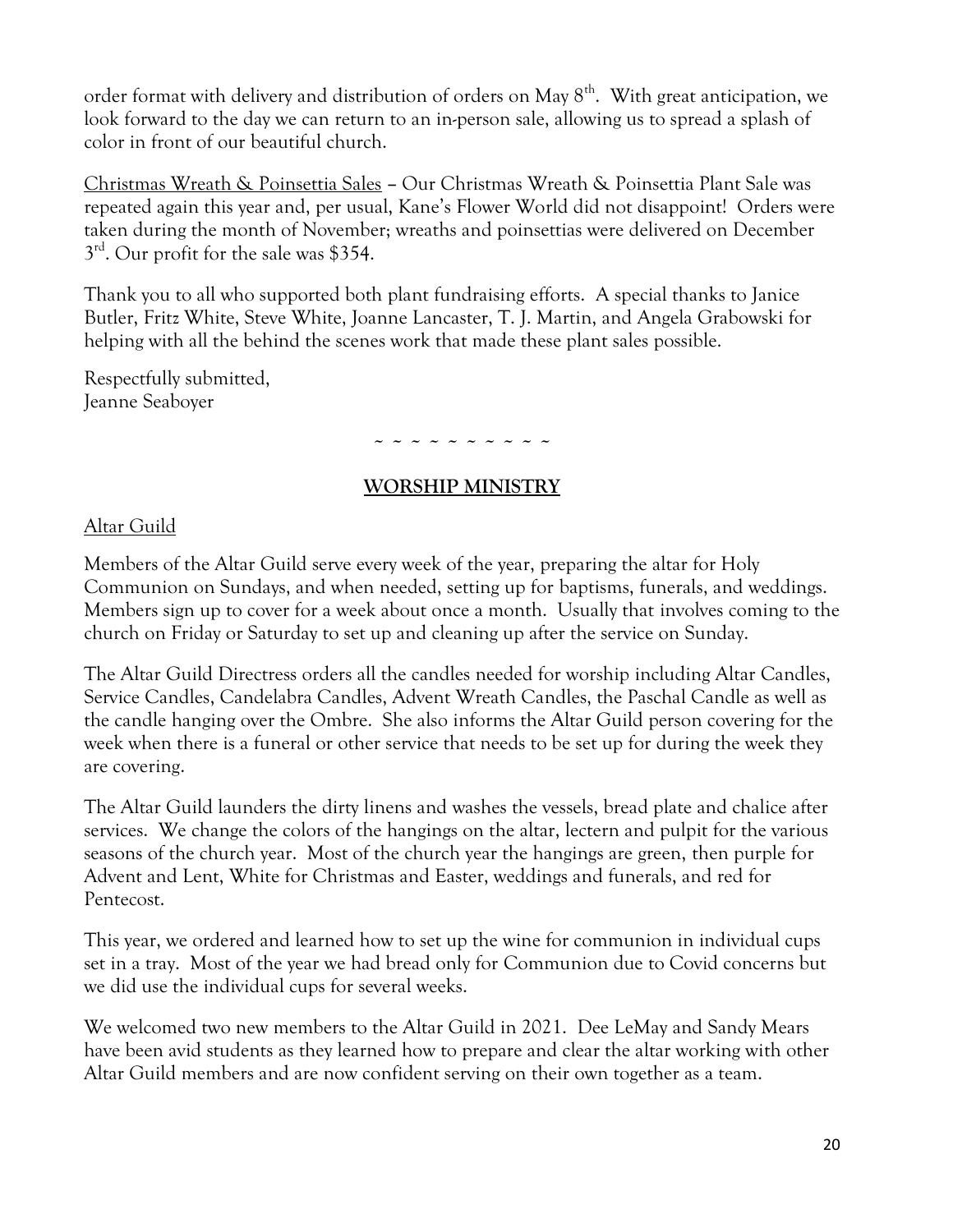Members of the Altar Guild for 2021: Julia Aston, Jeannine Cutter, Dibby LeBlanc, Dee LeMay, Sandy Mears and Kristina Palazzo. Altar Guild Directress, Doris Kelly, has been on leave during Covid.

We are always looking for new members. If you are interested in serving St. John's in this capacity, please see Julia Aston, we'll be happy to train you! It's not difficult to learn and it is a very rewarding way to serve the church.

Submitted by Julia Aston Acting Directress

**~ ~ ~ ~ ~ ~ ~ ~ ~ ~**

Flower Memorials

All flower memorial letters have been sent out monthly, and I thank all those who have donated memorials and paid so promptly. It makes my job a lot easier.

A memorial can be made for \$20.00 per Sunday or for \$250 you can establish an 'Endowment Fund' which will provide the flowers on a particular Sunday on a yearly basis for the future.

I want to thank Angela, our church secretary, for her assistance when needed.

If you want to make any changes on your memorial or would like to set up a new one, do not hesitate to contact me at 617-816-2975 or at St. John's church office - 781-233-1242.

It has been my pleasure to again serve St. John's Episcopal Church. God bless you all.

Respectfully Submitted,

Sandy St. Clair Flower Memorial Chairman

~ ~ ~ ~ ~ ~ ~ ~ ~ ~

Candle Memorials

A memorial can be made for \$15.00 per Sunday, or for \$250.00 you may establish an 'Endowment Fund', which will provide the candle memorial on a particular Sunday, on a yearly basis, for the future.

#### **Special Candles**

Paschal Candle - Used from Easter Sunday through the Day of Pentecost. It is also lighted at baptisms and funerals. This candle is usually ordered every other year and the cost is split, including shipping charges.

Advent Wreath - Candles are lighted from the First Sunday in Advent through the First Sunday after the Epiphany.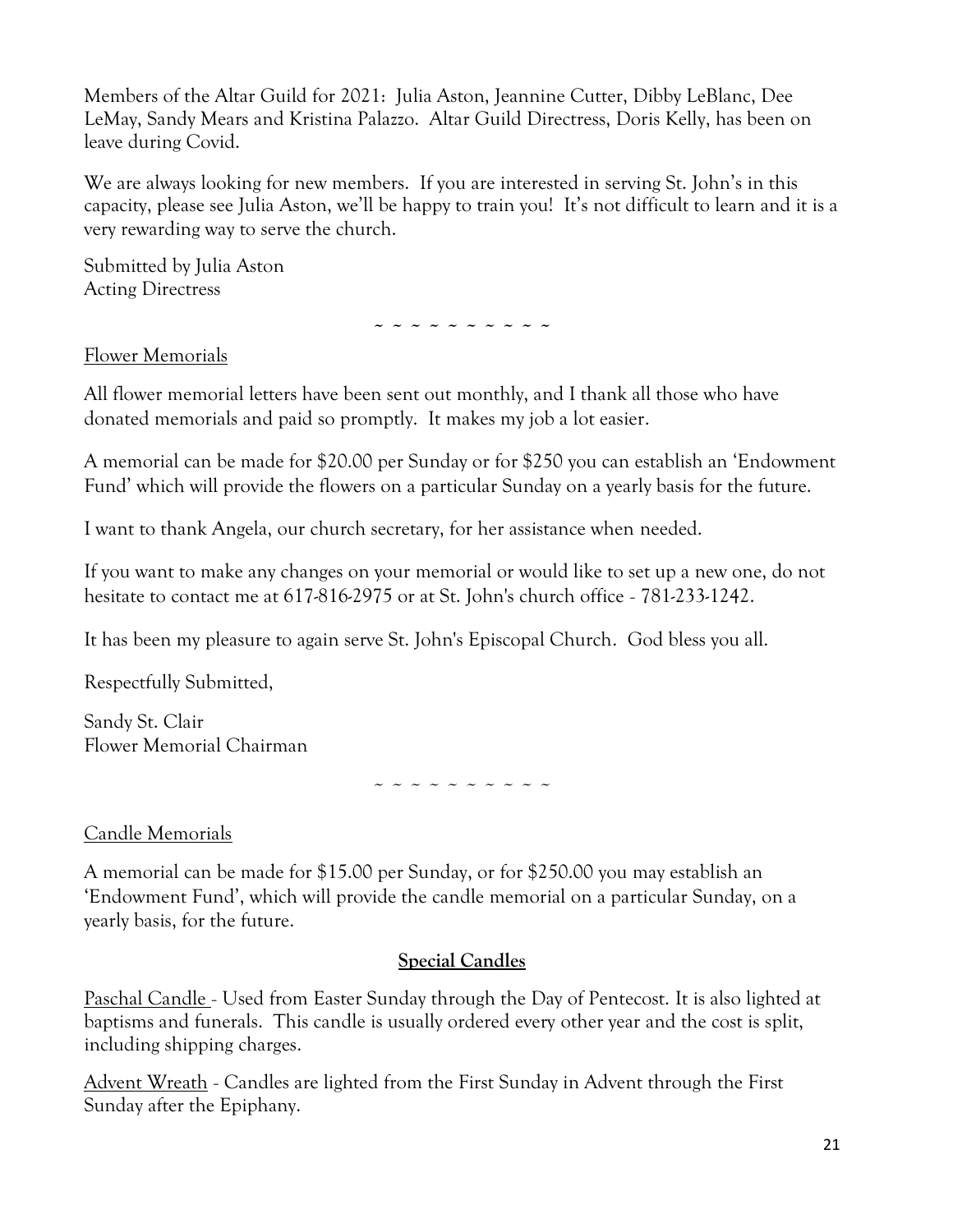If you want to make any changes on your memorial or if you want to set up a new one, please contact me at the number listed above or through the church office.

It has been my pleasure to again serve St. John's Episcopal Church. God Bless you all. Respectfully Submitted, Sandy St. Clair, Candle Memorial Chairman

**~ ~ ~ ~ ~ ~ ~ ~ ~ ~**

#### **Music Program**

From the beginning of 2021, all music offerings were done so virtually from remote locations. Service music was almost exclusively played on piano as the church organ was unavailable for use. Parishioners were encouraged to "sing along at home" while the music director led the hymns and service music. Offertory anthems were also performed as solos, and had content very different from the usual choral anthems generally used since choral singing was not viable at the time.

When services transitioned back to in person, close proximity choral singing was still not an accepted practice. However by the end of the summer, a soloist volunteered to perform the offertory music, and was well received.

In the fall, the adult choir, now 5 members strong, returned to leading the congregation in hymnal and service music singing. They also returned to performing traditional choral anthems as a group.

For the remainder of the year, the congregation participates in the hymn singing without the help of hymnals, proving difficult at times when the music director chooses less popular hymn tunes. Though we all trust that with the exposure to less familiar music, we may find new favorites that our ears will sing over the course of the upcoming week.

Respectfully, Stephen Sikorski

**~ ~ ~ ~ ~ ~ ~ ~ ~ ~**

**Section 7** 

#### **Financial Reports**

#### Stewardship Ministry Team Annual Report

Rev. John and Julia Aston led the Stewardship Team for St. John's 2022 Stewardship Ministry. Team Members included Julia Aston, Dibby LeBlanc, Kristina Palazzo, and The Rev. John Beach, Priest-in-Charge.

Our theme for Stewardship Ministry chosen by Rev. Beach, "*I can do all things through him who strengthens me.*"  $\sim$  Philippians 4:13

For the 2022 Stewardship Ministry, St. John's received 52 pledges totaling \$83,826.00.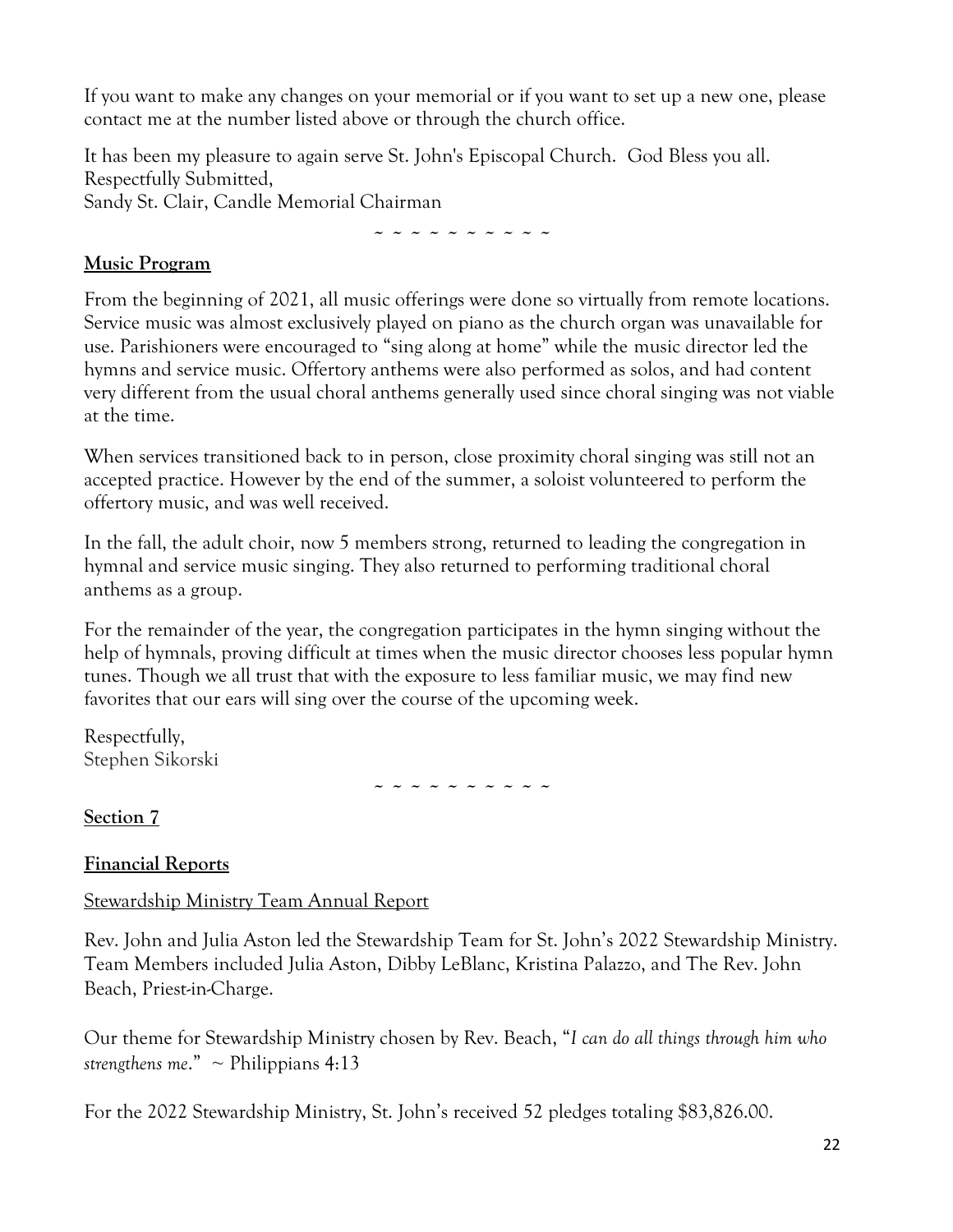For comparison, the 2021 Stewardship Ministry received 58 pledges in the amount of \$91,302.00. This is 6 less pledges and \$7,476.00 less dollars than pledged in 2021.

Breakdown of the 52 pledges for 2022:

1 new pledge was received for 2022 15 pledges increased from 2021 5 pledges decreased from 2021 31 pledges stayed the same as 2021

Thank you to the 26 pledgers using auto withdrawal from their bank (ACH). This is very helpful for the church as your pledge is received regularly every month.

We have collectively answered the call to support St. John's Episcopal Church in 2022 as a spiritual home for all who come to worship or join us on Zoom and as a presence with outreach service to the Saugus Community and beyond.

Thank you all for your donation of time, talent, and treasure to St. John's. The church appreciates each and every one of you!

The Stewardship Ministry Team Submitted by: Julia Aston

~ ~ ~ ~ ~ ~ ~ ~ ~ ~

#### **Memorial Fund**

The St. John's Memorial Fund was established to accept and acknowledge donations given in remembrance of departed family, parishioners, or friends.

From January through December of 2021, 12 memorial gifts were received. Acknowledgments were sent to both donors and families of the deceased. St. John's is grateful for this most thoughtful generosity.

Respectfully submitted, Angela Grabowski

~ ~ ~ ~ ~ ~ ~ ~ ~ ~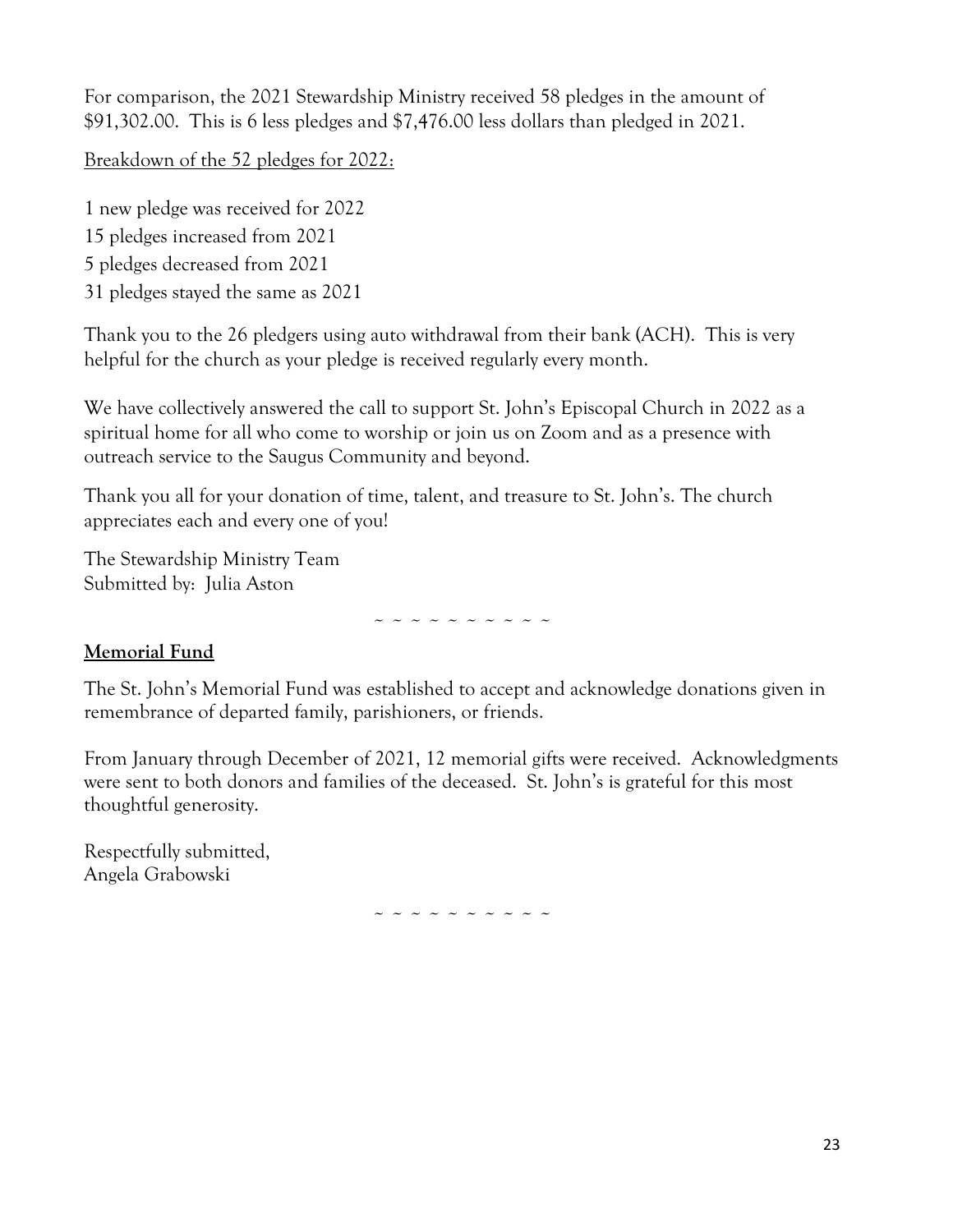### **Profit & Loss YTD Comparison**

### **January through December 2021 vs 2020**

|                                                                                                       |              | Jan-Dec21  | Jan-Dec 20 | \$ Change  | % Change  |  |
|-------------------------------------------------------------------------------------------------------|--------------|------------|------------|------------|-----------|--|
| Ordinary Income & Expenses                                                                            | Notes:       |            |            |            |           |  |
| Income                                                                                                |              |            |            |            |           |  |
| Christmas                                                                                             |              | 1,137.00   | 917.00     | 220.00     | 24.0%     |  |
| Easter                                                                                                |              | 877.00     | 413.00     | 464.00     | 112.3%    |  |
| Fair & Fair Efforts                                                                                   |              | 6,098.16   | 4,126.50   | 1,971.66   | 47.8%     |  |
| <b>Fund Raising</b>                                                                                   |              | 3,226.25   | 1,071.00   | 2,155.25   | 201.2%    |  |
| Interest /Dividends                                                                                   |              | 33,357.16  | 31,620.30  | 1,736.86   | 5.5%      |  |
| Lent                                                                                                  |              | 382.00     | 371.00     | 11.00      | 3.0%      |  |
| Other Income for General Use                                                                          |              | 191.73     | 167.53     | 24.20      | 14.4%     |  |
| Plate/Loose                                                                                           |              | 470.25     | 747.25     | (277.00)   | $-37.1%$  |  |
| Pledge                                                                                                |              | 93,261.00  | 86,274.50  | 6,986.50   | 8.1%      |  |
| Rental Income                                                                                         |              | 32,700.00  | 27,270.00  | 5,430.00   | 19.9%     |  |
| Thanksgiving                                                                                          |              | 347.00     | 312.00     | 35.00      | 11.2%     |  |
| <b>Total Income</b>                                                                                   |              | 172,047.55 | 153,290.08 | 18,757.47  | 12.2%     |  |
| <b>Gross Profit</b>                                                                                   |              | 172,047.55 | 153,290.08 | 18,757.47  | 12.2%     |  |
|                                                                                                       |              |            |            |            |           |  |
| Expense                                                                                               |              |            |            |            |           |  |
| Diocesan Expense                                                                                      |              | 9,224.00   | 9,214.00   | 10.00      | 0.1%      |  |
| <b>Operating Expenses</b>                                                                             |              | 51,321.01  | 46,573.61  | 4,747.40   | 10.2%     |  |
| Salary & Benefits                                                                                     |              | 100,091.89 | 87,197.85  | 12,894.04  | 14.8%     |  |
| <b>Vestry Sub Committees</b>                                                                          |              | 13,691.43  | 6,357.06   | 7,334.37   | 115.4%    |  |
| <b>Total Expenses</b>                                                                                 |              | 174,328.33 | 149,342.52 | 24,985.81  | 16.7%     |  |
| Net Ordinary Income                                                                                   |              | (2,280.78) | 3,947.56   | (6,228.34) | $-157.8%$ |  |
| Other Income/Expense                                                                                  |              |            |            |            |           |  |
| Other Income                                                                                          | $\mathbf{1}$ | 21,107.99  | 11,140.72  | 9,967.27   | 89.5%     |  |
|                                                                                                       |              |            |            |            |           |  |
| <b>Total Other Income</b>                                                                             |              | 21,107.99  | 11,140.72  | 9,967.27   | 89.5%     |  |
| Net Other Income                                                                                      |              | 21,107.99  | 11,140.72  | 9,967.27   | 89.5%     |  |
| Net Income                                                                                            |              | 18,827.21  | 15,088.28  | 3,738.93   | 24.8%     |  |
| Notes:                                                                                                |              |            |            |            |           |  |
|                                                                                                       |              |            |            |            |           |  |
| (1) Other Income represents a gain on sales of Fidelity Investments Securities in July, 2020          |              |            |            |            |           |  |
| and in 2021 is made up of gain on sales of Fifelity Investments in January and September of \$17,352. |              |            |            |            |           |  |
| Employer Retension Credit (Q2-2020) of \$4,238 received 11/21 and Payment of Deferred Employer        |              |            |            |            |           |  |
| Payroll Taxes (Q3 &4 2020) of \$482 in 12/21.                                                         |              |            |            |            |           |  |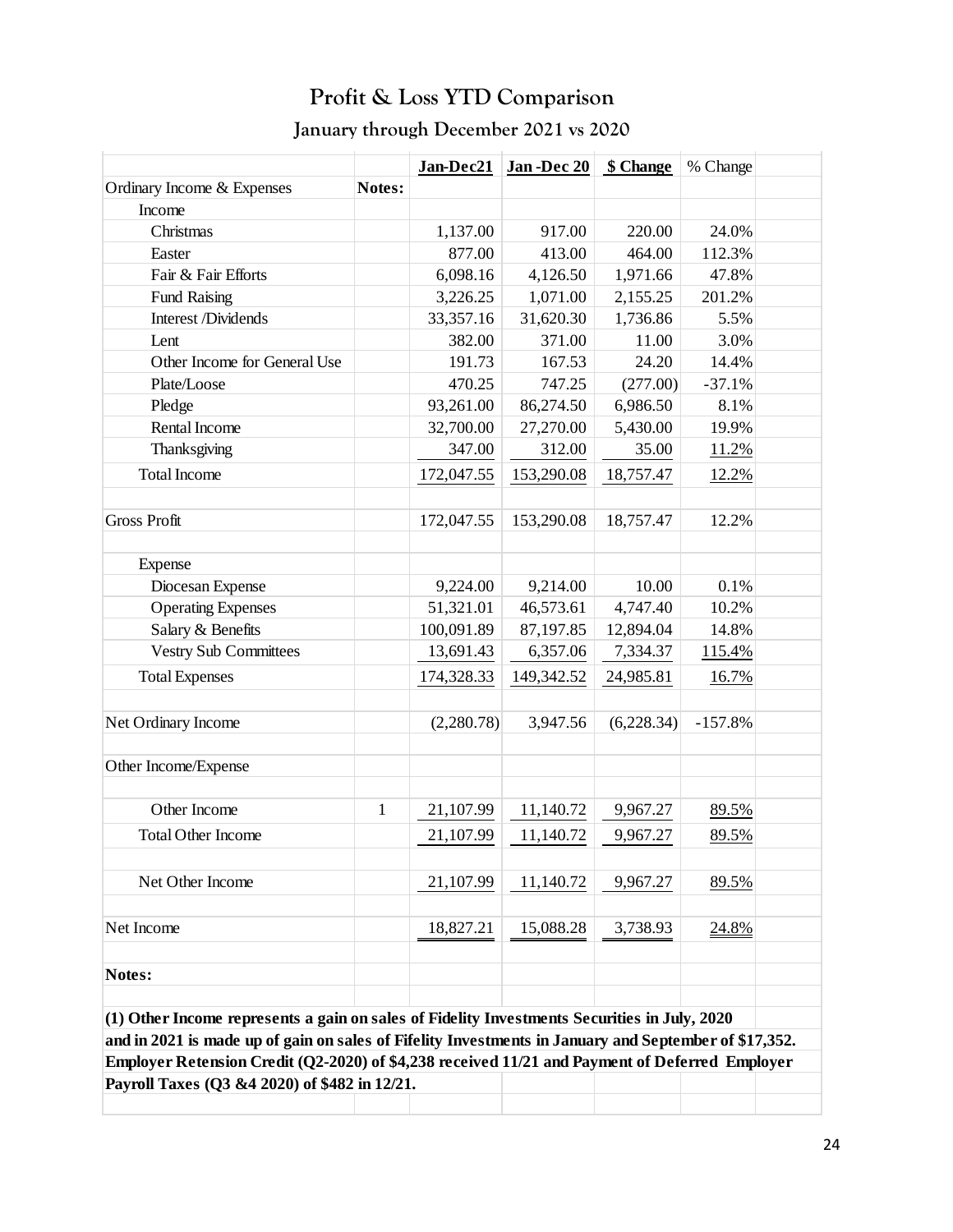#### **Profit & Loss (Budget Vs. Actual) January through December 2021** Loss (Duuget vs. Actual)

|                              |            |                          | \$ Over       |             |  |
|------------------------------|------------|--------------------------|---------------|-------------|--|
|                              | Jan-Dec 21 | <b>Budget</b>            | <b>Budget</b> | % of Budget |  |
| Ordinary Income & Expenses   |            |                          |               |             |  |
| Income                       |            |                          |               |             |  |
| Christmas                    | 1,137.00   | 1,000.00                 | 137.00        | 113.7%      |  |
| Easter                       | 877.00     | 1,000.00                 | (123.00)      | 87.7%       |  |
| Fair & Fair Efforts          | 6,098.16   | 4,500.00                 | 1,598.16      | 135.5%      |  |
| <b>Fund Raising</b>          | 3,226.25   | 2,500.00                 | 726.25        | 129.1%      |  |
| Interest /Dividends          | 33,357.16  | 14,420.00                | 18,937.16     | 231.3%      |  |
| Lent                         | 382.00     | 600.00                   | (218.00)      | 63.7%       |  |
| Other Income for General Use | 191.73     | 360.00                   | (168.27)      | 53.3%       |  |
| Plate/Loose                  | 470.25     | 1,440.00                 | (969.75)      | 32.7%       |  |
| Pledge                       | 93,261.00  | 88,000.00                | 5,261.00      | 106.0%      |  |
| Rental Income                | 32,700.00  | 34,200.00                | (1,500.00)    | 95.6%       |  |
| Thanksgiving                 | 347.00     | 300.00                   | 47.00         | 115.7%      |  |
| <b>Total Income</b>          | 172,047.55 | 148,320.00               | 23,727.55     | 116.0%      |  |
|                              |            |                          |               |             |  |
| <b>Gross Profit</b>          | 172,047.55 | 148,320.00               | 23,727.55     | 116.0%      |  |
|                              |            |                          |               |             |  |
| Expense                      |            |                          |               |             |  |
| Diocesan Expense             | 9,224.00   | 9,214.00                 | 10.00         | 100.1%      |  |
| <b>Operating Expenses</b>    | 51,321.01  | 58,490.00                | (7,168.99)    | 87.7%       |  |
| Salary & Benefits            | 100,091.89 | 103,066.00               | (2,974.11)    | 97.1%       |  |
| <b>Vestry Sub Committees</b> | 13,691.43  | 23,250.00                | (9,558.57)    | 58.9%       |  |
| <b>Total Expenses</b>        | 174,328.33 | 194,020.00               | (19,691.67)   | 89.9%       |  |
|                              |            |                          |               |             |  |
| Net Ordinary Income          | (2,280.78) | (45,700.00)              | 43,419.22     | 5.0%        |  |
|                              |            |                          |               |             |  |
| Other Income/Expense         |            |                          |               |             |  |
| Other Iexpense               |            |                          |               | 0.0%        |  |
| Net OtherExpense             |            |                          |               | 0.0%        |  |
| Other Income                 |            |                          |               |             |  |
| <b>Total Other Income</b>    | 21,107.99  |                          | 21,107.99     | 0.0%        |  |
|                              |            |                          |               |             |  |
| Net Other Income             | 21,107.99  | $\overline{\phantom{0}}$ | 21,107.99     | 0.0%        |  |
|                              |            |                          |               |             |  |
|                              |            |                          |               |             |  |
| Net Income                   | 18,827.21  | (45,700.00)              | 64,527.21     | $-41.2%$    |  |
|                              |            |                          |               |             |  |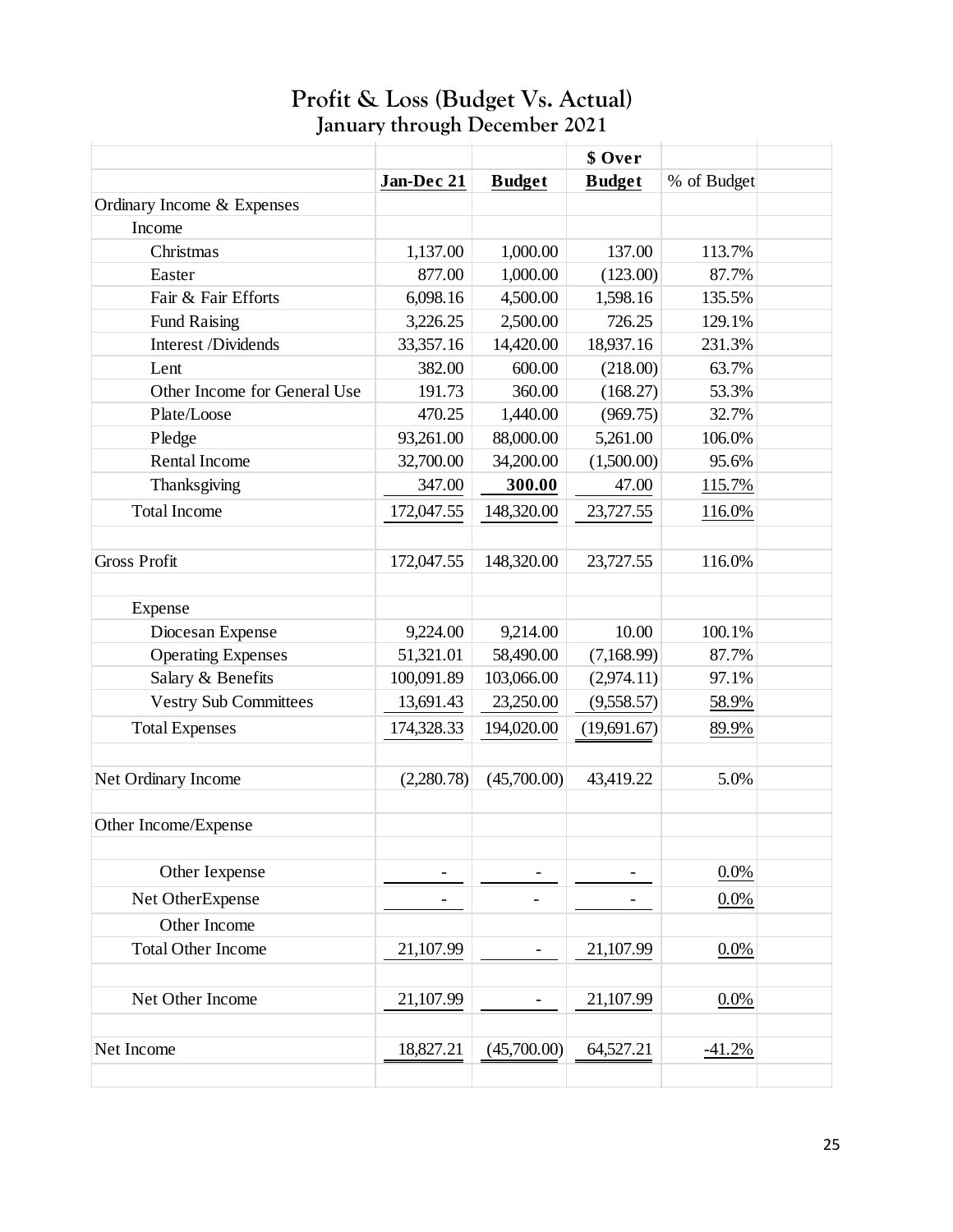#### **Comparative Balance Sheets** As of December 31<sup>st</sup>, 2021 & 2020

|                                          |               | Dec. 31, 2021 Dec. 31, 2020 | <b>S</b> Change | % Change |
|------------------------------------------|---------------|-----------------------------|-----------------|----------|
| <b>ASSETS</b>                            |               |                             |                 |          |
| <b>Current Assets</b>                    |               |                             |                 |          |
| Checking/Savings                         |               |                             |                 |          |
| Rectory Rental Checking - (Eastern Bank) | 3,148.99      | 1,748.99                    | 1,400.00        | 80.0%    |
| Checking - No. Shore Bank (RD Acct)      | 306.38        | 1,363.38                    | (1,057.00)      | $-77.5%$ |
| Checking - Eastern Bank #3038661         | 4,173.24      | 6,412.82                    | (2,239.58)      | $-34.9%$ |
| Eastern - FBC 6007302113 DC Card         | 337.30        | 286.39                      | 50.91           | 17.8%    |
| Eastern - Savings A/C  8615              | 102,682.98    | 44,686.07                   | 57,996.91       | 129.8%   |
| Total Checking/S avings                  | 110,648.89    | 54,497.65                   | 56,151.24       | 103.0%   |
|                                          |               |                             |                 |          |
| Other Current Assets                     |               |                             |                 |          |
| CD's                                     | 159,148.80    | 157,432.76                  | 1,716.04        | 1.1%     |
| <b>Fidelity Accounts</b>                 | 469,834.39    | 453,888.32                  | 15,946.07       | 3.5%     |
| Other Stocks                             | 3,710.09      | 3,710.09                    |                 | $0.0\%$  |
| <b>Total Other Current Assets</b>        | 632,693.28    | 615,031.17                  | 17,662.11       | 2.9%     |
| <b>Total Current Assets</b>              | 743,342.17    | 669,528.82                  | 73,813.35       | 11.0%    |
| <b>TOTAL ASSETS</b>                      |               | 669,528.82                  | 73,813.35       | 11.0%    |
|                                          | 743,342.17    |                             |                 |          |
| <b>LIABILITIES &amp; EQUITY</b>          |               |                             |                 |          |
| Liabilities                              |               |                             |                 |          |
| <b>Current Liabilities</b>               |               |                             |                 |          |
| Other Current Liabilities                |               |                             |                 |          |
| Payroll Liabilities                      | 1,701.01      | 704.70                      | 996.31          | 141.4%   |
| Pledge - Rec in Advance                  | 300.00        | 300.00                      |                 | $0.0\%$  |
| Total Other Current Liabilities          | 2,001.01      | 1,004.70                    | 996.31          | 99.2%    |
|                                          |               |                             |                 |          |
| <b>TOTAL LIABILITIES</b>                 | 2,001.01      | 1,004.70                    | 996.31          | 99.2%    |
| <b>EQUITY</b>                            |               |                             |                 |          |
| Market Value Adjustments                 | 151,700.37    | 124,373.81                  | 27,326.56       | 22.0%    |
| Opening Balance - Equity                 | 15,341.34     | 15,341.34                   |                 | $0.0\%$  |
| <b>Restricted Funds</b>                  | 127,332.05    | 106,018.78                  | 21,313.27       | 20.1%    |
| Retained Earnings                        | (130, 377.27) | (145, 465.55)               | 15,088.28       | $-10.4%$ |
| Unrestricted Funds                       | 558,517.46    | 553,167.46                  | 5,350.00        | 1.0%     |
| Net Income                               | 18,827.21     | 15,088.28                   | 3,738.93        | 24.8%    |
| <b>Total Equity</b>                      | 741,341.16    | 668,524.12                  | 72,817.04       | 10.9%    |
|                                          |               |                             |                 |          |
| TOTAL LIABILITIES & EQUITY               | 743,342.17    | 669,528.82                  | 73,813.35       | 11.0%    |